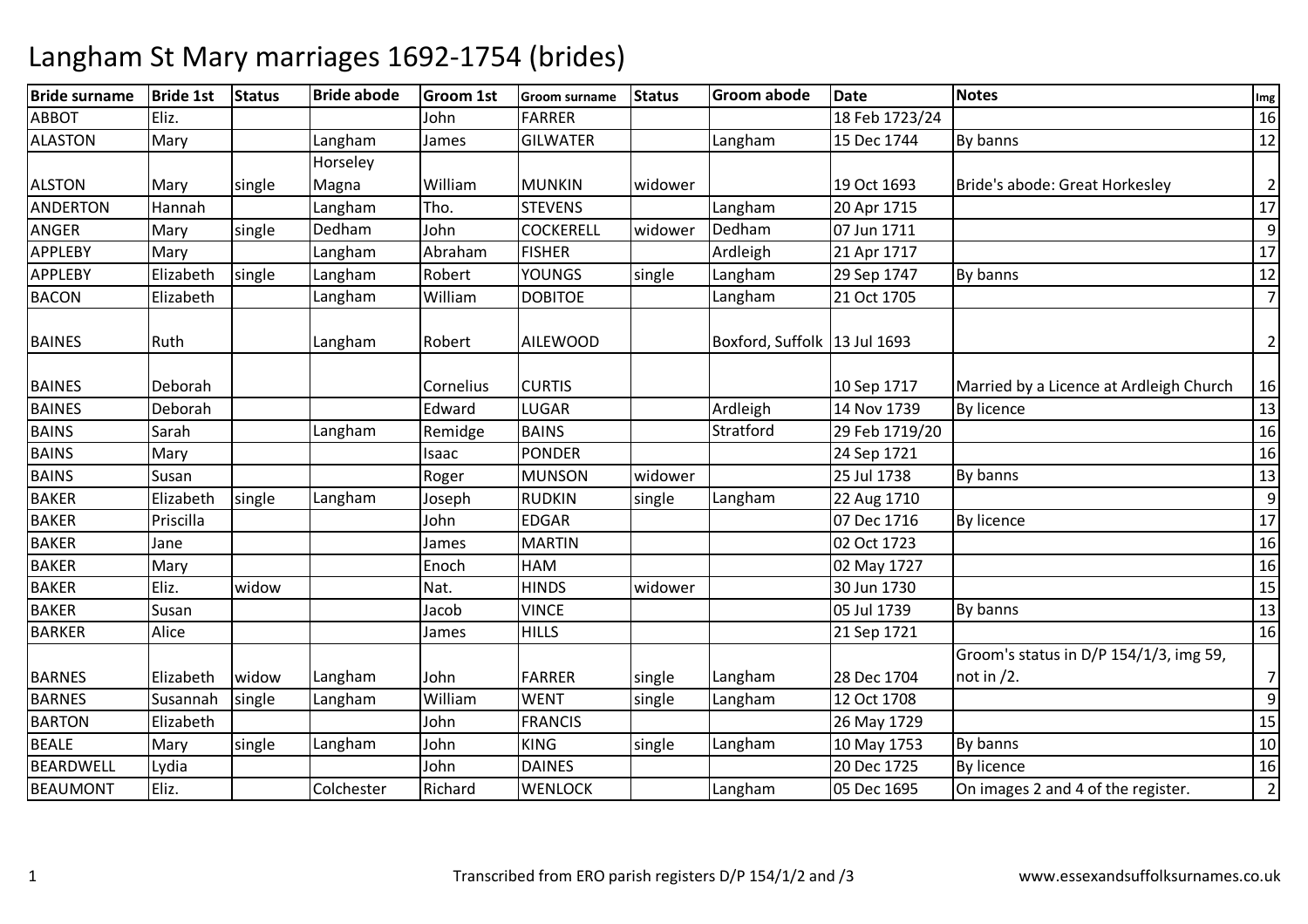| <b>Bride surname</b> | <b>Bride 1st</b> | <b>Status</b> | <b>Bride abode</b> | <b>Groom 1st</b> | <b>Groom surname</b> | <b>Status</b> | <b>Groom abode</b>           | <b>Date</b>    | <b>Notes</b>                               | Img            |
|----------------------|------------------|---------------|--------------------|------------------|----------------------|---------------|------------------------------|----------------|--------------------------------------------|----------------|
|                      |                  |               |                    |                  |                      |               |                              |                |                                            |                |
|                      |                  |               | Bently Parva,      |                  |                      |               | Grinstead,                   |                | By banns. Groom's occupation (glover)      |                |
| <b>BECKWITH</b>      | Ann              | widow         | Suffolk            | John             | SAVAGE               | widower       | Colchester                   | 06 Jul 1699    | given in D/P 154/1/3 img 62 but not in /2. | 5 <sup>1</sup> |
|                      |                  |               |                    |                  |                      |               |                              |                | By licence. Not clear if groom is also of  |                |
| <b>BISHOP</b>        | Sarah            |               | Dedham             | Matthew          | <b>JOHNSON</b>       |               |                              | 09 Aug 1738    | Dedham.                                    | 13             |
|                      |                  |               |                    |                  |                      |               | St James,                    |                |                                            |                |
| <b>BLOIS</b>         | Hannah           | single        | Langham            | Robert           | <b>FINCH</b>         | single        | Colchester                   | 25 Jan 1736/37 | By licence                                 | 14             |
|                      |                  |               | Little Bromley,    |                  |                      |               |                              |                | By licence. (not clear if groom is also of |                |
| <b>BLOISE</b>        | Mary             |               | <b>Essex</b>       | James            | <b>EAGLE</b>         |               |                              | 17 Feb 1736/37 | Little Bromley)                            | 14             |
|                      |                  |               |                    |                  |                      |               |                              |                | By licence. Not clear if groom is also of  |                |
| <b>BLOOMFIELD</b>    | Susannah         |               | Dedham             | Henry            | <b>BLOOMFIELD</b>    |               |                              | 14 Sep 1738    | Dedham.                                    | 13             |
| <b>BLOYCE</b>        | Elizabeth        | single        | Langham            | Daniel           | <b>GRIGSON</b>       | single        | Kirby                        | 20 Feb 1754    | By banns                                   | 10             |
| <b>BLOYS</b>         | Eliz.            |               | Langham            | Cornelius        | <b>CURTYS</b>        |               | <b>Boxtead</b>               | 11 Jun 1713    | Appears in D/P 154/1/3 but not in /2.      | 52             |
| <b>BLUET</b>         | Eliz.            |               |                    | Tho.             | <b>BOARDMAN</b>      |               |                              | 20 Oct 1730    |                                            | 15             |
| <b>BLYTH</b>         | Martha           | single        | Langham            | Robert           | <b>HOW</b>           | single        | Langham                      | 16 Nov 1699    |                                            | 5              |
| <b>BLYTH</b>         | Martha           |               |                    | Henry            | MASKEL               |               |                              | 23 Sep 1729    |                                            | 15             |
| <b>BLYTH</b>         | Rose             |               |                    | Nathanael        | <b>COSINS</b>        |               | Assington                    | 25 Sep 1735    | <b>By licence</b>                          | 14             |
| <b>BLYTH</b>         | Deborah          |               |                    | Joseph           | <b>SADLER</b>        |               |                              | 18 Sep 1739    | By licence                                 | 13             |
| <b>BLYTH</b>         | Martha           |               |                    | Samuel           | <b>BLYTH</b>         |               |                              | 28 Mar 1749    | By banns. The groom is Samuel Blyth junr   | 12             |
| <b>BLYTH</b>         | Mary             | single        | Langham            | William          | <b>GROVE</b>         | single        | Langham                      | 20 Dec 1750    | <b>By licence</b>                          | 11             |
| <b>BLYTH</b>         | Mary             | single        | Langham            | John             | <b>SALMON</b>        | single        | Nayland, Suffolk 02 Jan 1754 |                | By licence                                 | 10             |
| <b>BOLDER</b>        | Martha           |               |                    | Richard          | <b>PLINTON</b>       |               |                              | 22 Apr 1730    |                                            | 15             |
|                      |                  |               | Stratford,         |                  |                      |               |                              |                | Groom's abode given in D/P 154/1/3, img    |                |
| <b>BOTTEN</b>        | Mary             | single        | Suffolk            | John             | <b>HAM</b>           | widower       | Langham                      | 11 Sep 1700    | 61, but not in /2.                         | 5 <sup>1</sup> |
|                      |                  |               |                    |                  |                      |               |                              |                | Bride's status appears in D/P 154/1/3 img  |                |
| <b>BRADLIE</b>       | Sarah            | single        | Langham            | Libbeus          | SHEARMAN             | widower       | Dedham                       | 11 Oct 1696    | 62 not in /2.                              | 5 <sup>1</sup> |
| <b>BREAM</b>         | Elizabeth        |               |                    | William          | <b>TURNER</b>        |               |                              | 07 Oct 1728    |                                            | 15             |
| <b>BREAM</b>         | Elizabeth        |               |                    | Ruben            | <b>SMITH</b>         |               |                              | 22 Sep 1734    |                                            | 15             |
| <b>BROWN</b>         | Elizabeth        |               |                    | Mark             | <b>BAKER</b>         |               |                              | 21 May 1734    |                                            | 15             |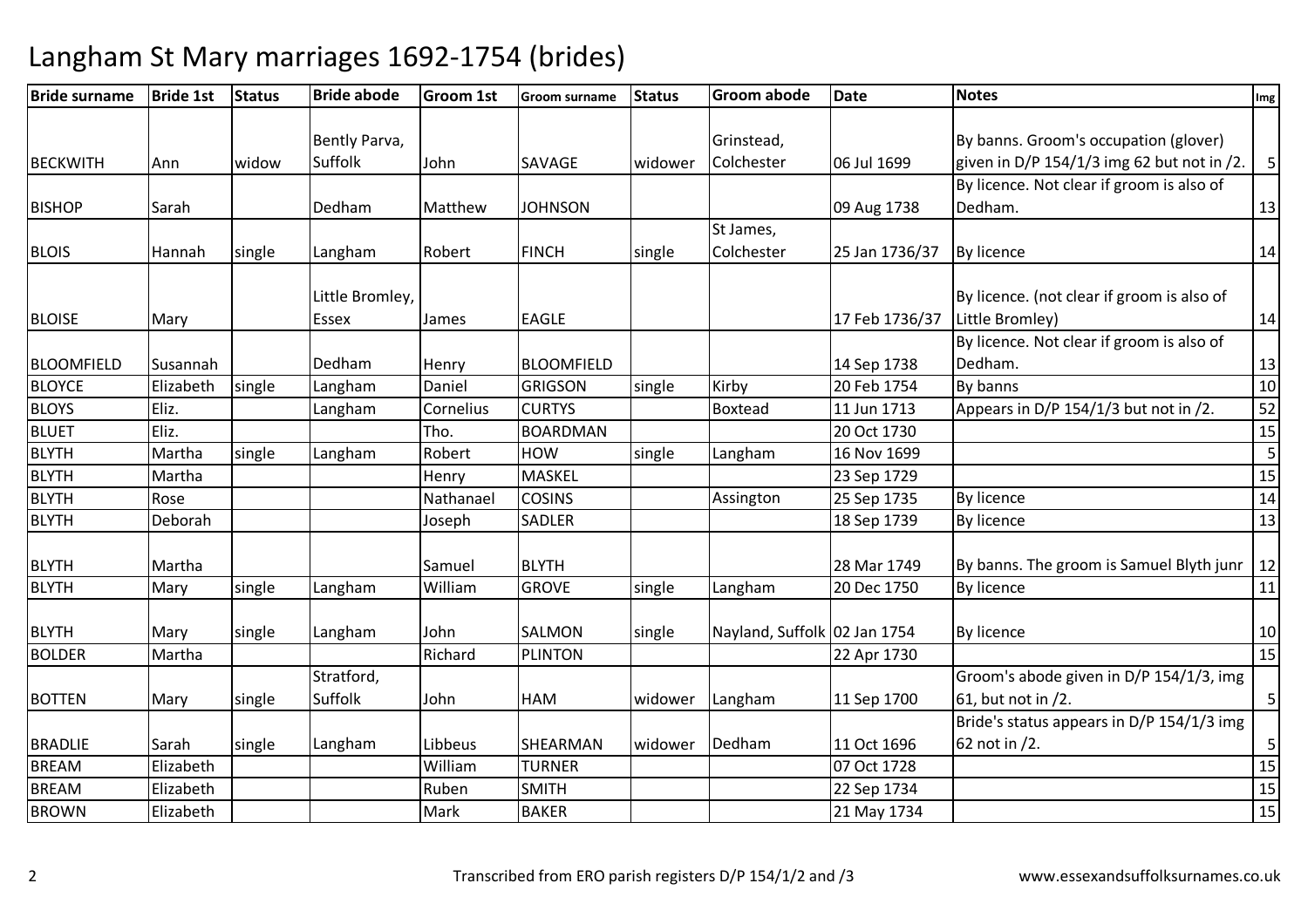| <b>Bride surname</b> | <b>Bride 1st</b> | <b>Status</b> | <b>Bride abode</b> | <b>Groom 1st</b> | <b>Groom surname</b> | <b>Status</b> | <b>Groom abode</b> | <b>Date</b>    | Notes                                                 | Img            |
|----------------------|------------------|---------------|--------------------|------------------|----------------------|---------------|--------------------|----------------|-------------------------------------------------------|----------------|
| <b>BUCKENHAM</b>     | Anna             | widow         | Langham            | John             | <b>CUTCHEE</b>       | single        | Langham            | 17 May 1697    |                                                       | 5              |
| <b>BUCKENHAM</b>     | Anne             |               |                    | Stephen          | <b>ANGER</b>         |               |                    | 24 Jul 1716    |                                                       | 17             |
| <b>BUGGS</b>         | Eliz.            | single        | Dedham             | James            | <b>MASCHALL</b>      | widower       | Dedham             | 24 Jun 1710    |                                                       | $9\,$          |
| <b>BURGASS</b>       | Elizabeth        | widow         |                    | Matthew          | <b>EDWARDS</b>       |               |                    | 02 Feb 1741/42 | By banns                                              | 13             |
| <b>BURGIS</b>        | Martha           |               |                    | Samuel           | <b>RUDKIN</b>        |               |                    | 12 Nov 1716    |                                                       | 17             |
|                      |                  |               |                    |                  |                      |               |                    |                | Groom's occupation ("A poor servt.") in               |                |
| <b>BURNBEE</b>       | Susannah         |               | Langham            | William          | <b>HARRIS</b>        |               | Langham            | 11 Oct 1703    | D/P 154/1/3, img 61, not in /2.                       | $\overline{7}$ |
| <b>BUTCHER</b>       | Ellen            | widow         | Langham            | John             | <b>DOWNES</b>        | widower       | Langham            | 28 Aug 1711    |                                                       | 9              |
| <b>BUTCHER</b>       | Eliz.            |               | Langham            | Tho.             | <b>MANNING</b>       |               | Capel              | 30 Dec 1725    |                                                       | 16             |
| <b>BUTCHER</b>       | Sarah            |               |                    | John             | <b>WENT</b>          |               |                    | 05 Nov 1733    | By banns                                              | 15             |
| <b>BUTCHER</b>       | Sarah            |               | Langham            | Daniel           | LONG                 |               | Dedham             | 09 Oct 1735    | By banns                                              | 14             |
| <b>BUTCHER</b>       | Mary             |               |                    | William          | <b>BAINS</b>         |               |                    | 27 Feb 1738/39 | By banns                                              | 13             |
| <b>CAVE</b>          | Dorothy          | single        | Langham            | William          | <b>VINCE</b>         | single        | Langham            | 17 Feb 1701/2  |                                                       | 5              |
| <b>CHAPLIN</b>       | Elizabeth        |               | Langham            | John             | <b>RUSSELS</b>       |               | Lalford            | 31 Oct 1744    | By banns. (groom's abode Lawford?)                    | 12             |
| <b>CHAPMAN</b>       | Mary             | single        | Langham            | John             | <b>SMITH</b>         | single        | Langham            | 10 Nov 1747    | By banns                                              | 12             |
| <b>CLARK</b>         | Mary             |               | Stratford          | Isaac            | <b>SPENSER</b>       |               |                    | 01 Aug 1717    | By licence (unclear if groom is also of<br>Stratford) | 16             |
| <b>CLARK</b>         | Eliz.            |               |                    | Samuel           | <b>SHOCKFORD</b>     |               |                    | 23 May 1723    |                                                       | 16             |
| <b>COOK</b>          | Mary             |               | Langham            | Samuel           | <b>SOUTHGATE</b>     |               |                    | 14 Aug 1716    | Not clear if groom is also of Langham                 | 17             |
| COOK                 | Sarah            |               |                    | Daniel           | <b>APPLEBY</b>       |               |                    | 01 Oct 1723    |                                                       | $16\,$         |
| <b>COOK</b>          | Mary             | single        | Langham            | Thomas           | <b>COARDER</b>       | single        | Ardleigh           | 01 Oct 1751    | By banns                                              | $11\,$         |
| <b>COOPER</b>        | Martha           | widow         | Ardleigh           | William          | <b>CARY</b>          | single        | Ardleigh           | 08 May 1741    | By licence                                            | 13             |
| <b>COOPER</b>        | Martha           | single        | Higham,<br>Suffolk | John             | <b>DORMAN</b>        | single        | Dedham             | 16 May 1753    | By licence                                            | 10             |
| <b>CROSS</b>         | Sarah            | widow         | Dedham             | John             | <b>BACON</b>         | single        | Dedham             | 29 Sep 1741    | By licence                                            | 13             |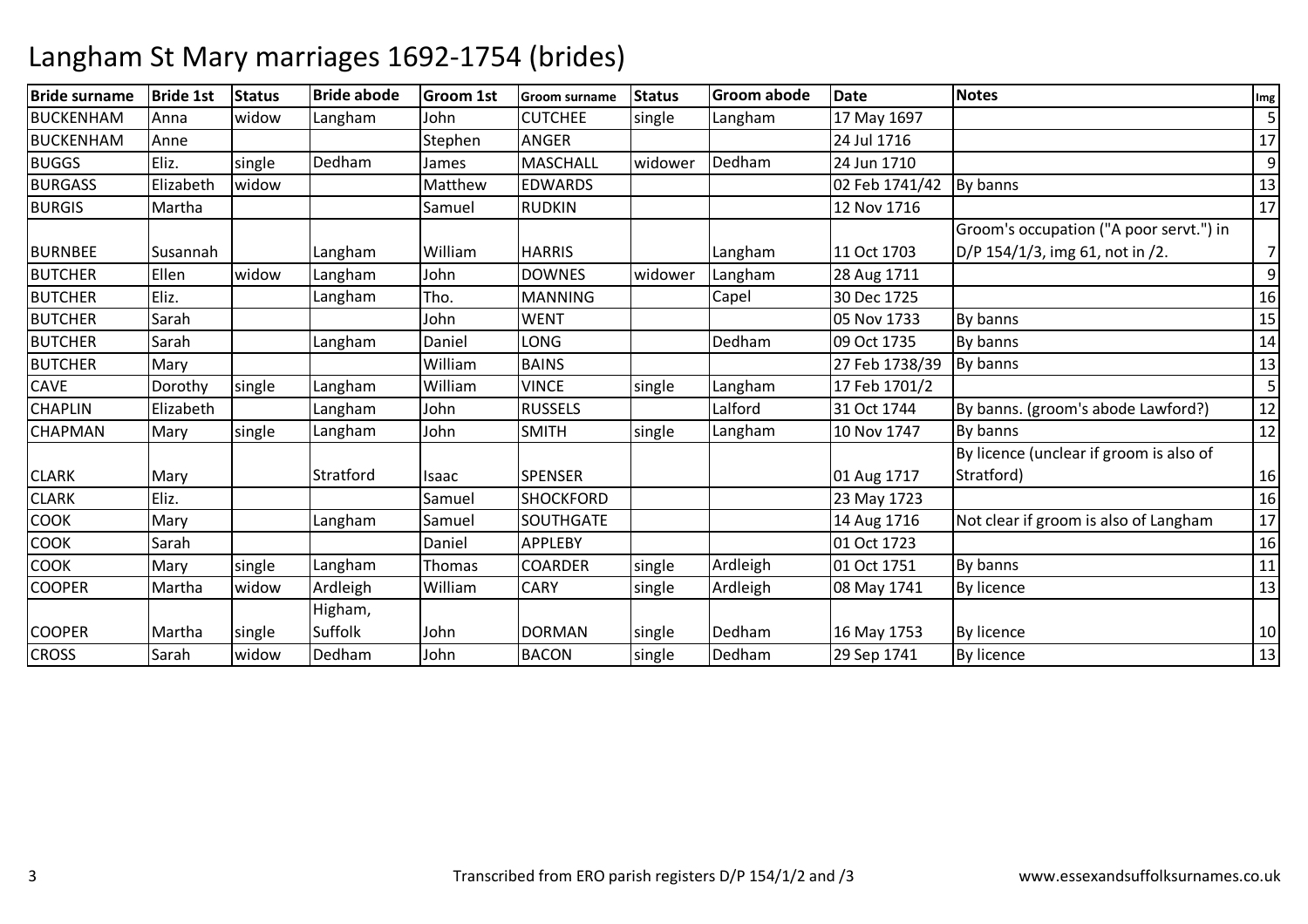| <b>Bride surname</b> | <b>Bride 1st</b> | <b>Status</b> | <b>Bride abode</b> | <b>Groom 1st</b> | <b>Groom surname</b> | <b>Status</b> | <b>Groom abode</b> | <b>Date</b>    | <b>Notes</b>                                  | Img            |
|----------------------|------------------|---------------|--------------------|------------------|----------------------|---------------|--------------------|----------------|-----------------------------------------------|----------------|
|                      |                  |               |                    |                  |                      |               |                    |                |                                               |                |
|                      |                  |               |                    |                  |                      |               |                    |                | The bride's first name is very hard to read   |                |
|                      |                  |               |                    |                  |                      |               |                    |                | but she may be Priscilla, who turns up in     |                |
|                      |                  |               |                    |                  |                      |               |                    |                | baptisms later in Langham as Henry            |                |
|                      |                  |               |                    |                  |                      |               |                    |                | Montague's wife. Her surname is just an       |                |
|                      |                  |               |                    |                  |                      |               |                    |                | X. Does this mean the surname was never       |                |
|                      |                  |               |                    |                  |                      |               |                    |                | entered, or was her surname Cross? There      |                |
|                      |                  |               |                    |                  |                      |               |                    |                | are several people by that name in            |                |
|                      |                  |               |                    |                  |                      |               |                    |                | Langham. Some entries on image 2 are          |                |
|                      |                  |               |                    |                  |                      |               |                    |                | repeated later in the register, but this      |                |
| <b>CROSS?</b>        | Prise?           |               |                    | Hen.             | MONTAGUE             |               |                    | * * 1693       | one, sadly, is not.                           | $\overline{2}$ |
| <b>CULF</b>          | Mary             |               | Langham            | Austen           | <b>BRETTON</b>       |               | <b>Boxsted</b>     | 22 Feb 1736/37 | By banns                                      | 14             |
| <b>CULF</b>          | Mary             | single        | Langham            | Robert           | <b>WARREN</b>        | widower       | Langham            | 11 Jun 1752    | By banns                                      | 11             |
| <b>CURTIS</b>        | Eliz.            |               |                    | Samuel           | <b>GROVE</b>         |               |                    | 22 Feb 1731/32 | By banns                                      | 15             |
| <b>CUTCHIE</b>       | Mary             | single        | Langham            | Samuell          | <b>WARNER</b>        | single        | Langham            | 18 Feb 1698/99 |                                               | 5              |
|                      |                  |               |                    |                  |                      |               |                    |                | The groom is Mr Henery May. On image 2        |                |
| <b>DAVIS</b>         | Phebe            |               | Langham            | Henery           | <b>MAY</b>           |               | Langham            | 17 Nov 1692    | and 3 - more info on image 3.                 | 3              |
| <b>DAVIS</b>         | Elizabeth        |               |                    | Samuel           | <b>COLE</b>          |               |                    | 30 Jul 1738    | By banns                                      | 13             |
| <b>DAY</b>           | Hannah           |               |                    | John             | <b>RUDKIN</b>        |               |                    | * Nov 1750     | By banns. Day of month not in register.       | 11             |
|                      |                  |               |                    |                  |                      |               |                    |                | By licence. Not clear if the groom is also of |                |
| <b>DAY</b>           | Anne             | widow         | Dedham             | John             | LAWRENCE             | widower       |                    | 16 Jun 1751    | Dedham                                        | 11             |
| <b>DINES</b>         | Rebecca          |               |                    | John             | <b>BLOYES</b>        | widower       |                    | 21 Sep 1741    | By banns                                      | 13             |
| <b>DOBBITO</b>       | Jane             |               | Langham            | Robert           | <b>CLIFFORD</b>      |               | Ardleigh           | 11 Aug 1743    | By banns                                      | 12             |
| <b>DOBERTER</b>      | Sarah            | single        | Langham            | Edward           | <b>SURRY</b>         | single        | Langham            | 26 May 1752    | By banns                                      | 11             |
| <b>DOBITOE</b>       | Hester           | single        | Langham            | William          | <b>GROVE</b>         | single        | Langham            | 15 Apr 1697    |                                               | 5              |
| <b>DOBITOE</b>       | Jane             |               |                    | Henry            | <b>ALCOCK</b>        |               |                    | 21 Nov 1727    |                                               | 16             |
| <b>DOWNES</b>        | Sarah            | single        | Langham            | Thomas           | <b>MUMFORD</b>       | single        | Dedham             | 20 Apr 1697    |                                               | 5              |
| <b>DOWNES</b>        | Jane             | single        | Langham            | William          | <b>POPS</b>          | single        | Langham            | 04 Nov 1708    |                                               | 9              |
| <b>DOWNES</b>        | Eliz.            |               |                    | Nat.             | <b>FARROW</b>        |               |                    | 24 Apr 1728    |                                               | 16             |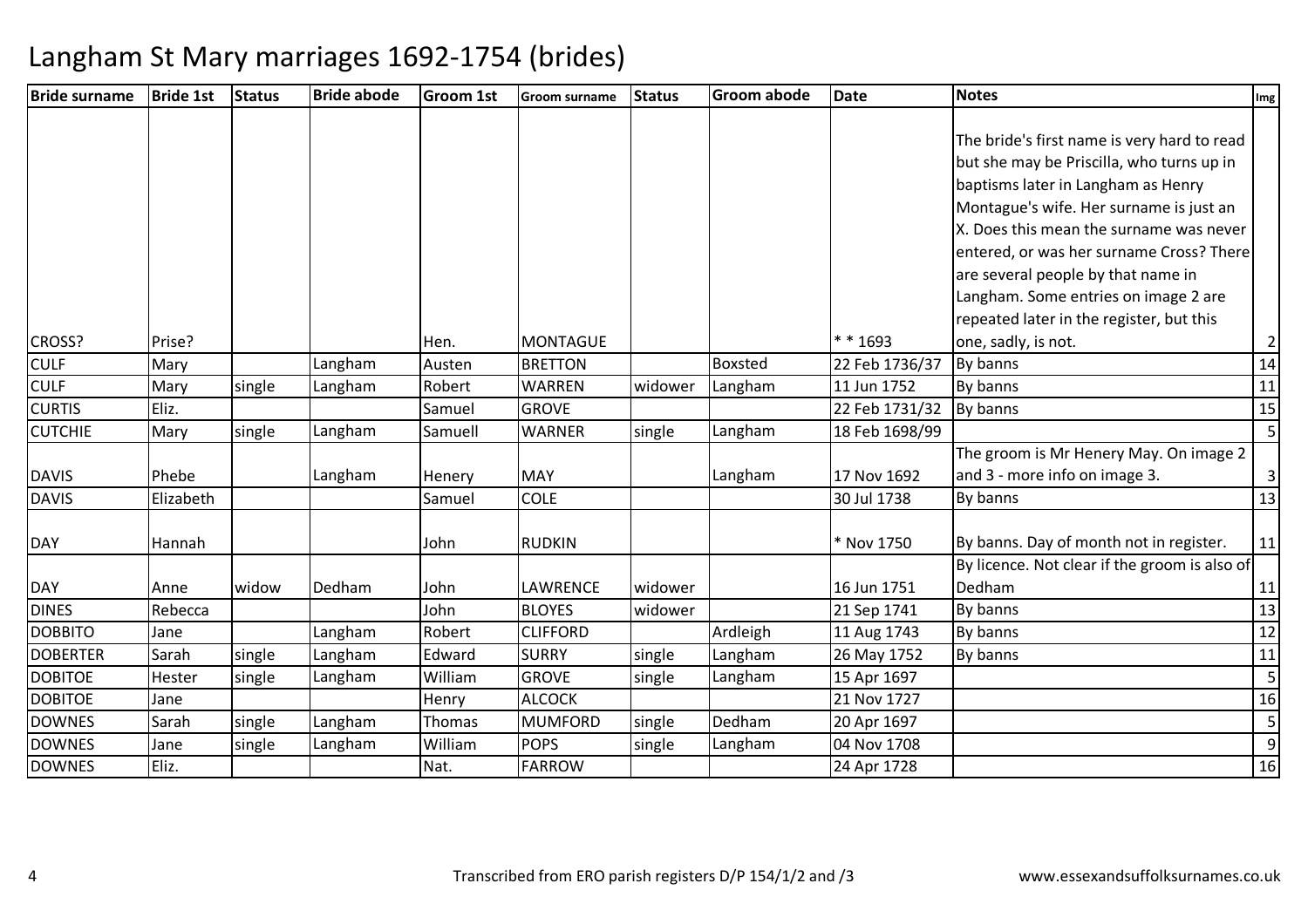| <b>Bride surname</b> | <b>Bride 1st</b> | <b>Status</b> | <b>Bride abode</b> | <b>Groom 1st</b> | <b>Groom surname</b> | <b>Status</b> | <b>Groom abode</b>    | Date           | <b>Notes</b>                                                                                                                      | Img              |
|----------------------|------------------|---------------|--------------------|------------------|----------------------|---------------|-----------------------|----------------|-----------------------------------------------------------------------------------------------------------------------------------|------------------|
|                      |                  |               |                    |                  |                      |               | St Mary               |                |                                                                                                                                   |                  |
|                      |                  |               |                    |                  |                      |               | Magdalen,             |                |                                                                                                                                   |                  |
| <b>DOWNS</b>         | Susannah         | single        | Langham            | Jos.             | <b>COOK</b>          | widower       | Colchester            | 16 Oct 1733    | By banns                                                                                                                          | 15               |
| <b>DOWNSING</b>      | Abigail          | single        |                    | Solomon          | <b>CANVIL</b>        | single        | Grinstead             | 27 Nov 1750    | <b>By licence</b>                                                                                                                 | 11               |
|                      |                  |               |                    |                  |                      |               |                       |                | By licence. Not clear if the groom is also of                                                                                     |                  |
| <b>EDWARDS</b>       | Mary             |               | Colchester         | Charles          | <b>GREAT</b>         |               |                       | 03 May 1751    | Colchester.                                                                                                                       | $11\,$           |
| <b>ELLINOT</b>       | Ann              | single        | Langham            | Samuell          | <b>POTTER</b>        | single        | Langham               | 16 Feb 1709/10 |                                                                                                                                   | ە                |
| <b>ENGLISH</b>       | Elizabeth        | widow         | Dedham             | Samuel           | <b>BLOMFIEL</b>      | widower       | Ardleigh              | 18 Sep 1746    | <b>By licence</b>                                                                                                                 | 12               |
| <b>FARMER</b>        | Mary             |               | Langham            | Joseph           | <b>DOWNES</b>        |               | <b>Boxtead</b>        | 15 Apr 1714    | Banns published in both parishes. (record<br>of a marriage or of the banns being<br>posted?) (Found in D/P 154/1/3, not in /2) 49 |                  |
| <b>FARRAR</b>        | <b>Hester</b>    |               |                    | Robert           | <b>POTTER</b>        |               |                       | 09 Dec 1718    | Not clear if the groom is also of Langham                                                                                         | 16               |
| <b>FARRER</b>        | Hester           |               |                    | Enoch            | HAM                  |               |                       | 21 Feb 1720/21 | The groom is Enoch Ham junr                                                                                                       | 16               |
| <b>FARRER</b>        | Mary             |               | Langham            | John             | <b>BARREL</b>        |               | <b>Birch</b>          | 04 Feb 1730/31 |                                                                                                                                   | 15               |
| <b>FARROW</b>        | Anne             | single        | Langham            | William          | SOUTHGATE            | widower       | Langham               | 24 Aug 1736    | By banns                                                                                                                          | 14               |
| <b>FARROW</b>        | Sarah            | single        | Langham            | Charles          | <b>HART</b>          | single        | Langham               | 28 Dec 1746    |                                                                                                                                   | 12               |
| <b>FENNER</b>        | Mary             |               | Langham            | William          | <b>DOWNES</b>        |               | Langham               | 09 Aug 1702    |                                                                                                                                   | $\overline{7}$   |
| <b>FENNER</b>        | Amie             | single        | Langham            | Jonathan         | <b>HINDS</b>         | single        | Langham               | 24 Jan 1709/10 |                                                                                                                                   | $\overline{9}$   |
| <b>FIELD</b>         | Mary             |               |                    | John             | <b>ROOT</b>          |               |                       | 24 Apr 1739    | By banns                                                                                                                          | 13               |
|                      |                  |               |                    |                  |                      |               |                       |                | Groom's abode probably Stoke by                                                                                                   |                  |
| <b>FIRMIN</b>        | Elizabeth        | single        | Dedham             | Edward           | <b>MORE</b>          | single        | <b>Stoake Neiland</b> | 25 Sep 1711    | Nayland                                                                                                                           | $\boldsymbol{9}$ |
| <b>FISHER</b>        | Phebe            |               | Dedham             | William          | <b>KEEBLE</b>        |               | Nayland               | 01 Nov 1715    | By licence                                                                                                                        | 17               |
| <b>FOLLYARD</b>      | Rachel           |               |                    | Tho.             | <b>SPARR</b>         |               |                       | 25 Feb 1722/23 |                                                                                                                                   | 16               |
| <b>FORDHAM</b>       | Sarah            | single        | Dedham             | William          | <b>PARKER</b>        | single        | Dedham                | 11 Jun 1712    | Not clear in D/P 154/1/2 if groom is also<br>of Dedham, but it is clear in /3, img 52.                                            | 9                |
| <b>FREEMAN</b>       | Judith           |               | Dedham             | Samuel           | <b>MEADOW</b>        |               | <b>Stoke</b>          | 30 Apr 1744    | By banns at Dedham                                                                                                                | 12               |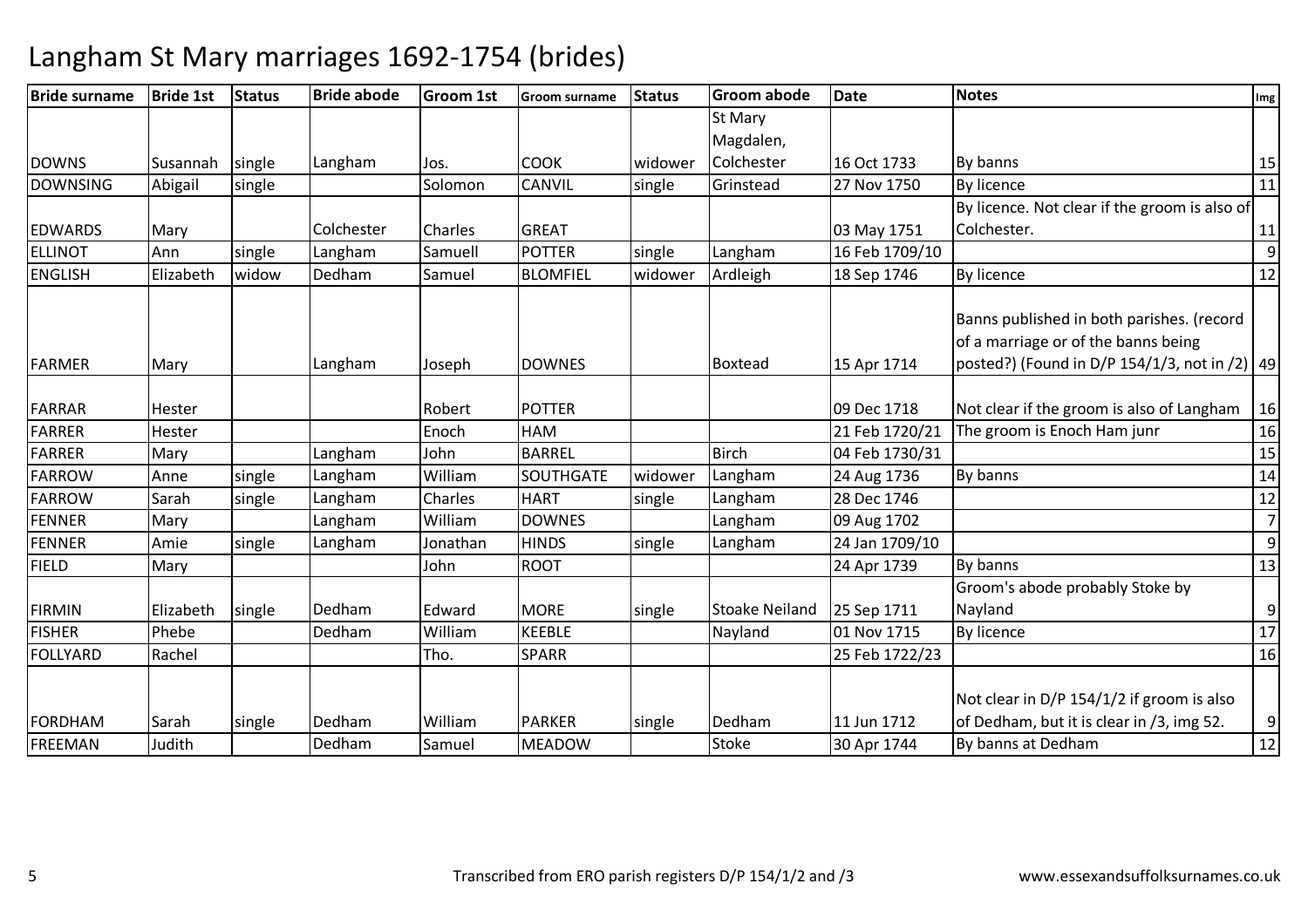| <b>Bride surname</b> | <b>Bride 1st</b> | <b>Status</b> | <b>Bride abode</b> | <b>Groom 1st</b> | <b>Groom surname</b> | <b>Status</b> | <b>Groom abode</b> | <b>Date</b>    | <b>Notes</b>                              | Img              |
|----------------------|------------------|---------------|--------------------|------------------|----------------------|---------------|--------------------|----------------|-------------------------------------------|------------------|
|                      |                  |               |                    |                  |                      |               |                    |                |                                           |                  |
|                      |                  |               |                    |                  |                      |               |                    |                | By licence. No first names - they are Mr  |                  |
|                      |                  |               |                    |                  |                      |               |                    |                | Sida and Mrs Freeman in the register. Not |                  |
| <b>FREEMAN</b>       |                  | widow         | Dedham             |                  | <b>SIDA</b>          |               |                    | 18 Sep 1750    | clear if the groom is also of Dedham.     | 12               |
| <b>FROST</b>         | Jane             |               | Langham            | William          | <b>BUTCHER</b>       | widower       | Langham            | 15 Dec 1702    |                                           | $\overline{7}$   |
| <b>GARNHAM</b>       | Elizabeth        | single        |                    | Abraham          | <b>HAM</b>           | single        |                    | 20 Oct 1741    | By banns published at Dedham.             | 13               |
| <b>GENNINGS</b>      | Elizabeth        | single        | Langham            | Simon            | <b>BUCKENHAM</b>     | single        | Langham            | 11 Oct 1711    |                                           | 9                |
| <b>GLANFIELD</b>     | Mary             |               |                    | William          | <b>BRIANT</b>        |               |                    | 26 Oct 1732    | By banns                                  | 15               |
| <b>GLANFIELD</b>     | Hannah           | single        | Dedham             | Thomas           | <b>BRIDGEMAN</b>     | single        | Dedham             | 14 Apr 1736    | <b>By licence</b>                         | 14               |
| <b>GLANFIELD</b>     | Anne             | single        |                    | Thomas           | <b>BLYTH</b>         | single        |                    | 04 Oct 1749    | By banns. The groom is Mr Thomas Blyth.   | 12               |
| <b>GRANGE</b>        | Ann              | single        | Langham            | Mark             | SHEARMAN             | single        | Dedham             | 24 Dec 1696    |                                           | 5                |
| <b>GROOM</b>         | Sarah            | widow         | Langham            | Robert           | <b>FENNER</b>        | widower       | Langham            | 16 Nov 1699    |                                           | 5                |
| <b>HALLS</b>         | Anne             | single        | Langham            | John             | <b>WINCH</b>         | single        | Langham            | 15 Jan 1735/36 | By banns. The groom is John Winch junr.   | 14               |
| <b>HALSTEAD</b>      | Margarett        | single        | Langham            | Anthony          | <b>VINCE</b>         | single        | Langham            | 15 May 1701    |                                           | $\overline{5}$   |
| <b>HAM</b>           | Elizabeth        | single        | Langham            | William          | <b>BACON</b>         | single        | Langham            | 30 Jul 1702    |                                           | $7 \overline{ }$ |
| <b>HAM</b>           | Sarah            | single        | Langham            | Daniell          | <b>CUTCHEE</b>       | single        | Langham            | 15 Apr 1706    |                                           | $\overline{7}$   |
| <b>HAM</b>           | Mary             |               |                    | Isaac            | LEWIS                |               |                    | 04 Oct 1720    |                                           | 16               |
| <b>HAM</b>           | Sarah            |               |                    | John             | <b>HOWARD</b>        |               |                    | 12 Nov 1722    |                                           | 16               |
| <b>HAM</b>           | Sarah            |               |                    | Will.            | <b>SURRY</b>         |               |                    | 30 Jun 1723    |                                           | 16               |
| <b>HAM</b>           | Eliz.            |               |                    | Joseph           | LENG                 |               |                    | 16 Dec 1724    |                                           | 16               |
| <b>HAM</b>           | Eliz.            | widow         |                    | John             | <b>BAKER</b>         | widower       |                    | 15 Jul 1729    |                                           | 15               |
| <b>HAM</b>           | Elizabeth        |               |                    | Thomas           | <b>PATKIN</b>        |               |                    | 28 Sep 1736    | By banns                                  | 14               |
| <b>HAMMOND</b>       | Sarah            |               | Langham            | Abraham          | <b>BUMBY</b>         |               | Langham            | 17 Jan 1739/40 | By banns                                  | $\overline{13}$  |
| <b>HAMMOND</b>       | Elizabeth        |               | Langham            | William          | <b>STARLING</b>      |               | Langham            | 14 Jan 1746/47 | By banns                                  | 12               |
| <b>HARDY</b>         | Sarah            |               |                    | Stephen          | <b>STUD</b>          |               |                    | 22 Sep 1730    | By banns                                  | 15               |
|                      |                  |               |                    |                  |                      |               |                    |                | Married by Mr Chaplin in virtue of a      |                  |
| <b>HARLOW</b>        | Ann              | single        | Dedham             | John             | <b>LOANE</b>         | single        | Colchester         | 01 Oct 1701    | Lycence.                                  | 5                |
| <b>HARPER</b>        | Elizabeth        | single        | Dedham             | Marshal          | <b>DEANE</b>         | single        | Colchester         | 03 Mar 1697/98 |                                           | $\mathsf S$      |
| <b>HARPER</b>        | Sarah            | single        | Langham            | John             | <b>VINCE</b>         | single        | Langham            | 08 May 1735    | By banns                                  | 14               |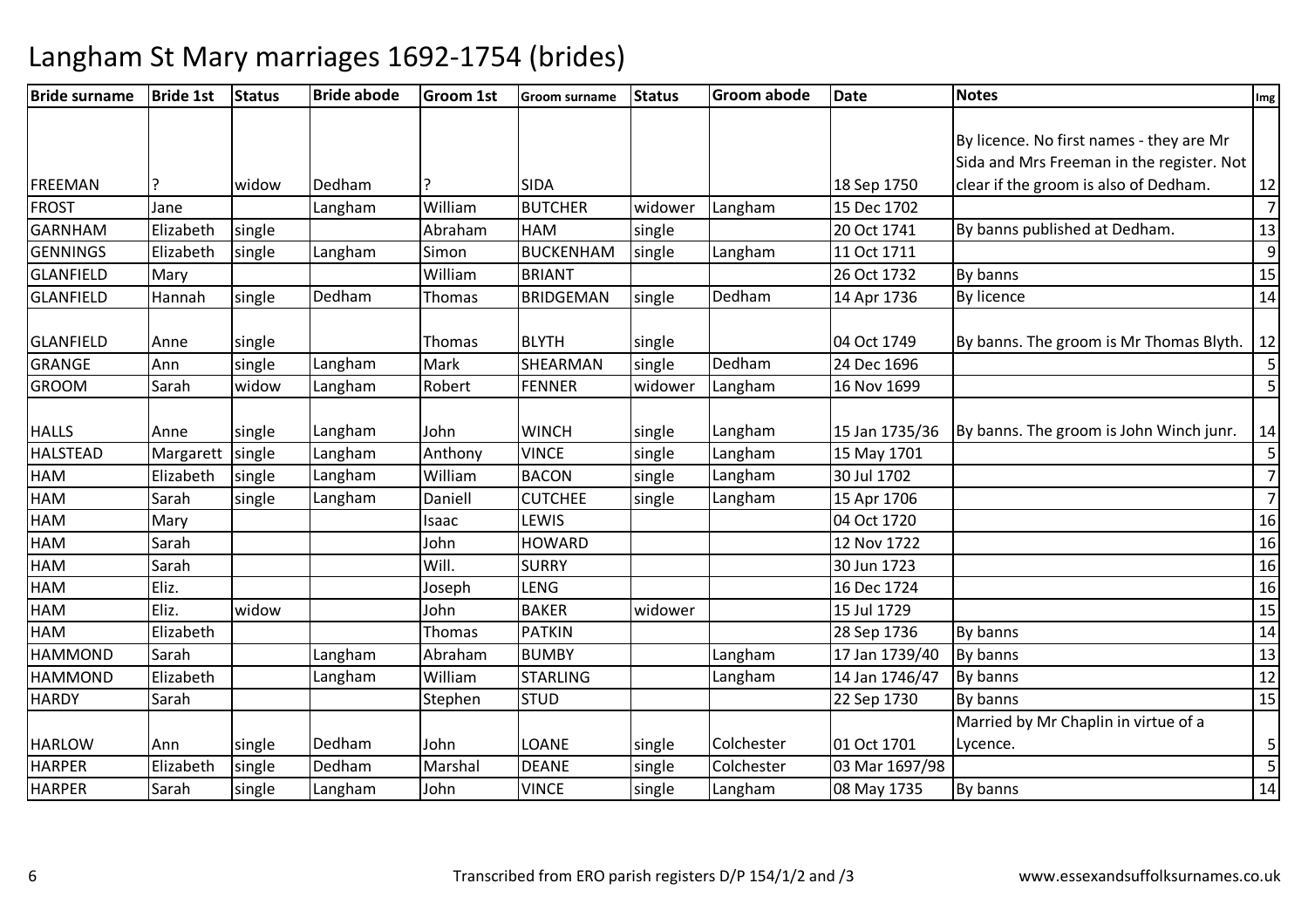| <b>Bride surname</b> | <b>Bride 1st</b> | <b>Status</b> | <b>Bride abode</b> | <b>Groom 1st</b> | Groom surname    | <b>Status</b> | <b>Groom abode</b> | <b>Date</b>    | <b>Notes</b>                               | Img             |
|----------------------|------------------|---------------|--------------------|------------------|------------------|---------------|--------------------|----------------|--------------------------------------------|-----------------|
|                      |                  |               |                    |                  |                  |               |                    |                |                                            |                 |
|                      |                  |               |                    |                  |                  |               |                    |                | Bride's name give as "And a Certaine       |                 |
|                      |                  |               |                    |                  |                  |               |                    |                | person called Martha Harris" (see also     |                 |
|                      |                  |               |                    |                  |                  |               |                    |                | baptism of their child in 1703 with        |                 |
|                      |                  |               |                    |                  |                  |               |                    |                | similarly odd wording which might          |                 |
| <b>HARRIS</b>        | Martha           |               | Langham            | Nathaniell       | <b>HINDS</b>     |               | Langham            | 25 Aug 1702    | suggest Martha was unbaptised herself).    | 7               |
|                      |                  |               |                    |                  |                  |               |                    |                | Statuses on img 59 of D/P 154/1/3, not in  |                 |
|                      |                  |               |                    |                  |                  |               |                    |                | 2. A word beside the groom's name seems    |                 |
|                      |                  |               |                    |                  |                  |               | St Leonard's,      |                | to give his occupation, but hard to read - |                 |
| <b>HARRIS</b>        | Mary             | single        | Langham            | Richard          | <b>CALLAWAY</b>  | widower       | Colchester         | 14 Aug 1705    | porter?                                    | 7 <sup>1</sup>  |
| <b>HARRISON</b>      | Eliz.            |               | Langham            | Enock            | HAM              |               | Langham            | 20 Dec 1694    |                                            | $\overline{2}$  |
| <b>HARVEY</b>        | Eliz.            |               | Ardley             | John             | <b>ASKUE</b>     |               |                    | 28 Jun 1693    | By licence.                                | $\overline{2}$  |
| <b>HILLS</b>         | Mary             | single        | Langham            | William          | SADLER           | single        | Langham            | 01 Oct 1751    | By banns                                   | 11              |
| <b>HINDS</b>         | Mary             |               |                    | John             | <b>COOK</b>      |               |                    | 22 Apr 1728    |                                            | 16              |
| <b>HINDS</b>         | Eliz.            |               |                    | John             | <b>BLOYSE</b>    |               |                    | 31 Mar 1730    |                                            | 15              |
| <b>HINDS</b>         | Margaret         |               |                    | Tho.             | <b>BURGIS</b>    | widower       |                    | 21 Sep 1730    | By banns.                                  | 15              |
| <b>HINDS</b>         | Martha           |               |                    | James            | <b>PHILIPS</b>   |               |                    | 10 Nov 1730    |                                            | $\overline{15}$ |
| <b>HINDS</b>         | Martha           |               |                    | John             | <b>WHITE</b>     |               |                    | 10 Nov 1730    |                                            | 15              |
| <b>HOLDEN</b>        | Mary             |               |                    | John             | <b>YOUNG</b>     |               |                    | 09 Oct 1720    |                                            | 16              |
| <b>HOLDEN</b>        | Margaret         |               | Langham            | Edward           | <b>BURTON</b>    |               | Emset, Suffolk     | 05 Oct 1724    | <b>By licence</b>                          | 16              |
| <b>HOLDEN</b>        | Sarah            |               | Langham            | Robert           | <b>PARTRIDGE</b> |               | Fordham            | 10 Feb 1740/41 | <b>By licence</b>                          | 13              |
| <b>HOLDIN</b>        | Mary             | single        |                    | Samuel           | <b>BLYTH</b>     | single        |                    | 04 Apr 1738    |                                            | 13              |
| <b>HOW</b>           | Elizabeth        | single        | Langham            | Jacob            | <b>PURLING</b>   | single        | Terling, Essex     | 30 Oct 1693    |                                            | $\overline{2}$  |
|                      |                  |               |                    |                  |                  |               |                    |                |                                            |                 |
| <b>HOW</b>           | Elizabeth        |               |                    | Matthew          | <b>SCOT</b>      |               |                    | * Oct 1742     | By banns. Day of month not in register.    | 12              |
|                      |                  |               |                    |                  |                  |               |                    |                | Were married at Stratford church (not      |                 |
| <b>HOWGUGO</b>       | Sarah            |               | Langham            | John             | <b>BUTCHER</b>   |               |                    | 20 May 1716    | clear if groom also of Langham)            | 17              |
|                      |                  |               |                    |                  |                  |               |                    |                | By banns at Dedham were married at         |                 |
|                      |                  |               |                    |                  |                  |               |                    |                | Langham (might mean the banns were         |                 |
| <b>HOY</b>           | Martha           | single        |                    | Ambrose          | <b>RAND</b>      | single        |                    | 25 Aug 1741    | published in Dedham)                       | 13              |
| HOY                  | Susan            | widow         | Dedham             | William          | <b>COLE</b>      | single        | Dedham             | 10 Dec 1747    | <b>By licence</b>                          | 12              |
| <b>HUM</b>           | Ellenor          | single        | Langham            | Thomas           | <b>APPLEBY</b>   | single        | Langham            | 08 Oct 1749    | By banns                                   | 12              |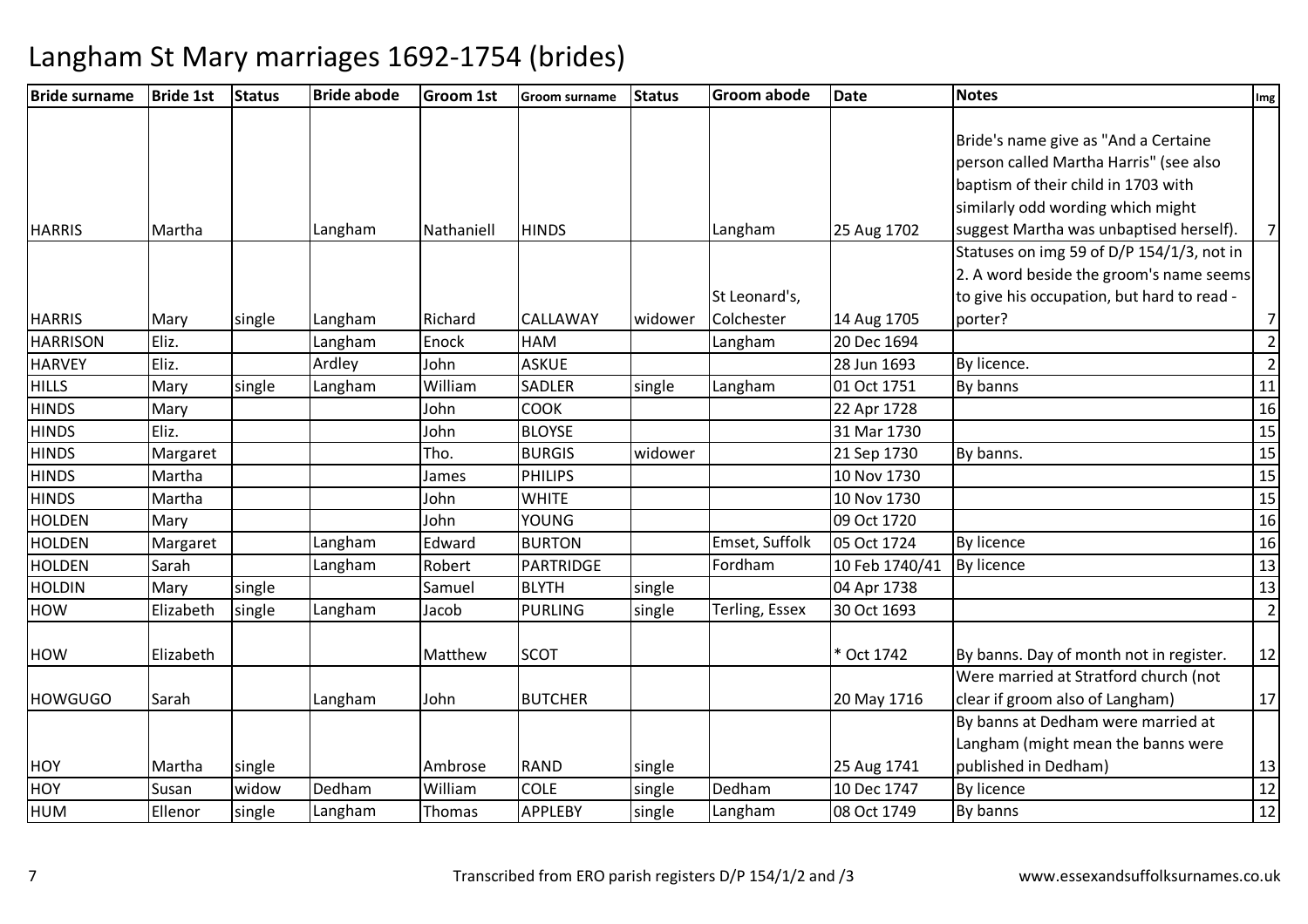| <b>Bride surname</b> | <b>Bride 1st</b> | <b>Status</b> | <b>Bride abode</b> | <b>Groom 1st</b> | <b>Groom surname</b> | <b>Status</b> | <b>Groom abode</b>   | <b>Date</b>    | <b>Notes</b>                              | Img            |
|----------------------|------------------|---------------|--------------------|------------------|----------------------|---------------|----------------------|----------------|-------------------------------------------|----------------|
| <b>ISEX</b>          | Jane             |               |                    | William          | <b>BAINS</b>         |               |                      | 12 Dec 1726    |                                           | 16             |
|                      |                  |               |                    |                  |                      |               |                      |                | By licence (unclear if groom is of        |                |
| <b>JARROLD</b>       | Mary             |               | Colchester         | James            | <b>HINSUM</b>        |               |                      | 28 Dec 1724    | Colchester too)                           | 16             |
| <b>JOLLEY</b>        | Elizabeth        | widow         | Langham            | James            | <b>BROWNE</b>        | widower       | Ardleigh             | 14 Jun 1709    |                                           | 9              |
|                      |                  |               |                    |                  |                      |               |                      |                | By licence (not clear if groom is also of |                |
| <b>JOLLY</b>         | Mary             |               | Stratford          | John             | <b>DOUCETT</b>       |               |                      | 12 Jan 1715/16 | Stratford)                                | 17             |
|                      |                  |               |                    |                  |                      |               |                      |                | Rather than saying "by banns" or "by      |                |
| <b>KEELY</b>         | Mary             | single        | Dedham             | William          | <b>AMBROSE</b>       | single        | Dedham               | 03 Sep 1736    | licence", it says "by leave".             | 14             |
| <b>KING</b>          | Elizabeth        |               | Langham            | John             | <b>BACON</b>         |               | <b>West Bercholt</b> | 24 Feb 1703/4  | Groom's abode: West Bergholt              | $\overline{7}$ |
| <b>KING</b>          | Eliz.            |               |                    | John             | <b>DANILS</b>        |               | Ardleigh             | 09 Oct 1716    |                                           | 17             |
| <b>KING</b>          | Deborah          |               |                    | Thomas           | <b>WENLOCK</b>       |               |                      | 16 Nov 1716    |                                           | 17             |
| <b>KING</b>          | Hannah           |               | Langham            | Tho.             | <b>CARVER</b>        |               | Ardleigh             | 27 Mar 1722    |                                           | 16             |
| <b>KING</b>          | Hannah           | single        | Langham            | Robert           | <b>WHENT</b>         | single        | Langham              | 20 Feb 1753    | By banns                                  | 10             |
| <b>KISSER</b>        | Margaret         |               |                    | Daniel           | <b>SOUTHGATE</b>     |               |                      | 24 Apr 1739    | By banns                                  | 13             |
| <b>LADBROOK</b>      | Ann              | single        | Langham            | William          | <b>TALBOT</b>        | single        | Langham              | 25 Feb 1706/7  |                                           | $\overline{7}$ |
|                      |                  |               |                    |                  |                      |               |                      |                | Groom's occupation (husbandman) given     |                |
| <b>LAMBERT</b>       | Allice           | widow         | Langham            | Edward           | <b>BARKER</b>        | widower       | Wickes               | 11 Jul 1699    | in D/P 154/1/3 img 62 but not in /2.      | 5 <sub>l</sub> |
| <b>LEWIS</b>         | Elizabeth        | single        | Langham            | John             | HAM                  | single        | Langham              | 27 Oct 1696    |                                           | 5 <sup>1</sup> |
| <b>LEWIS</b>         | Sarah            |               | Langham            | Edw.             | HOW                  |               | Ardleigh             | 12 Feb 1717/18 |                                           | 16             |
| <b>LEWIS</b>         | Elizabeth        |               |                    | James            | <b>DOWNS</b>         |               | Dedham               | 02 Oct 1735    | By banns                                  | 14             |
| LILLY                | Susan            | single        | Langham            | John             | <b>BARTLET</b>       | single        | Mile End             | 06 Nov 1746    | By banns                                  | 12             |
| LONG                 | Susan            |               |                    | Enoch            | <b>HAM</b>           |               |                      | 25 Sep 1716    |                                           | 17             |
|                      |                  |               |                    |                  |                      |               |                      |                | By a licence of Dedham (presumably one    |                |
| <b>MAGRE</b>         | Mary             |               |                    | <b>Thomas</b>    | <b>LUFKIN</b>        |               |                      | 17 Nov 1750    | or both of them is of Dedham - but who?)  | 11             |
| MANHOOD              | Anne             |               |                    | Tho.             | <b>FRANCIS</b>       |               |                      | 02 Jan 1726/27 |                                           | 16             |
| <b>MANHOOD</b>       | Margaret         | widow         | Manningtree        | John             | <b>DEATH</b>         | single        | Manningtree          | 19 Jun 1737    | <b>By licence</b>                         | 13             |
| <b>MANNING</b>       | Sarah            |               | Lawford            | Abraham          | <b>HAM</b>           |               | Dedham               | 10 Jun 1739    | <b>By licence</b>                         | 13             |
| <b>MARTIN</b>        | Martha           |               | Wheely             | Joseph           | <b>CARVER</b>        |               | Little Clackton      | 28 Sep 1738    | By licence                                | 13             |
| <b>MARTIN</b>        | Jane             | single        |                    | John             | <b>WEBB</b>          | single        |                      | 09 Oct 1744    | By banns                                  | $12\,$         |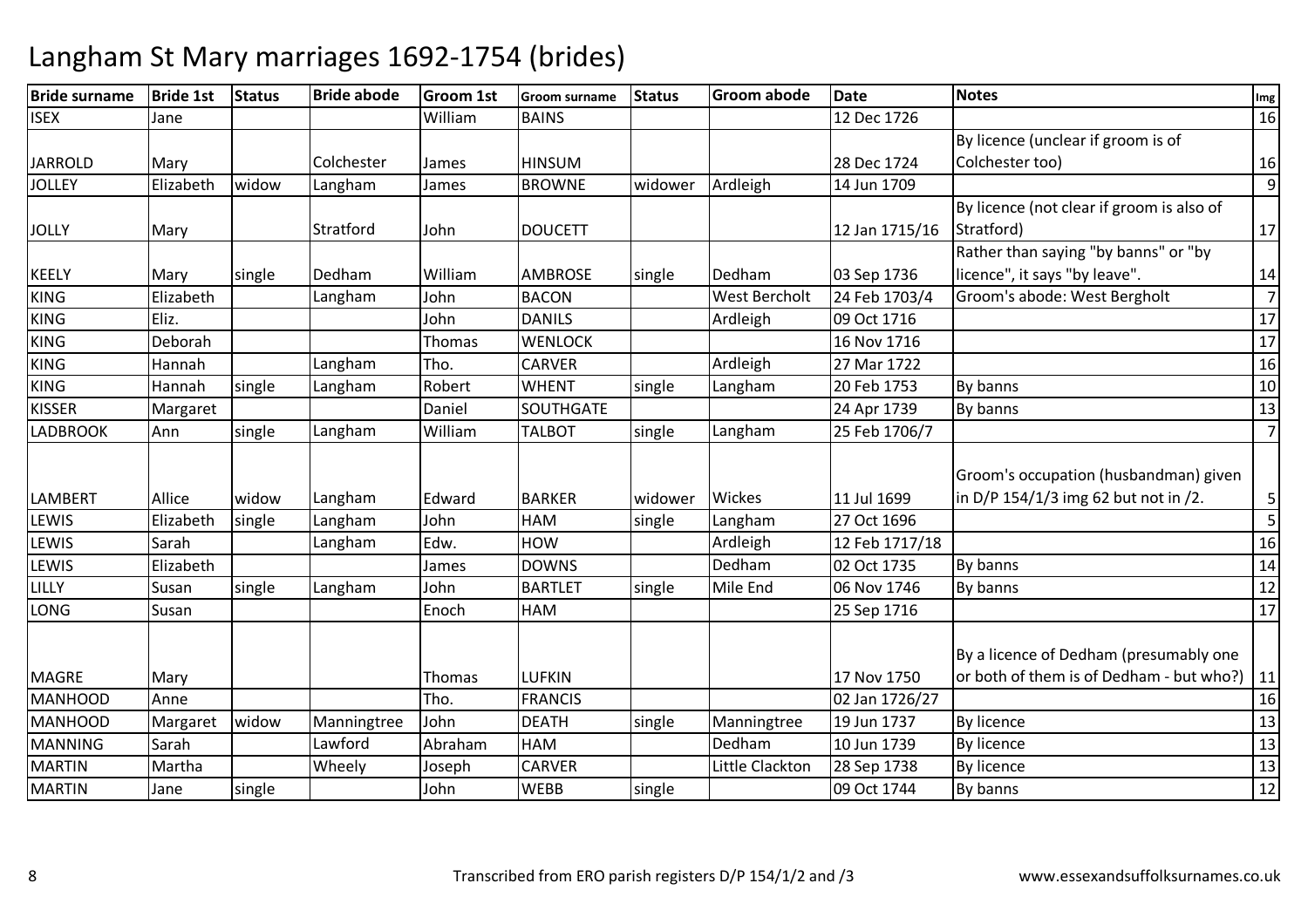| <b>Bride surname</b> | <b>Bride 1st</b> | <b>Status</b> | <b>Bride abode</b>   | <b>Groom 1st</b> | Groom surname    | <b>Status</b> | <b>Groom abode</b>   | <b>Date</b>    | <b>Notes</b>                                  | Img              |
|----------------------|------------------|---------------|----------------------|------------------|------------------|---------------|----------------------|----------------|-----------------------------------------------|------------------|
|                      |                  |               |                      |                  |                  |               |                      |                | Bride is of St Martin's, Colchester. Entry    |                  |
|                      |                  |               |                      |                  |                  |               |                      |                | appears in D/P 154/1/3 but not in /2. Not     |                  |
|                      |                  |               |                      |                  |                  |               |                      |                | clear if the groom is also of St Martin's,    |                  |
| <b>MARTIN</b>        | Mary             |               |                      | Timothy          | <b>SHARES</b>    |               |                      | 09 Mar 1713/14 | Colchester.                                   | 52               |
| <b>MASCAL</b>        | Elizabeth        |               | Dedham               | Abraham          | <b>KNAP</b>      |               | Dedham               | 31 May 1740    | <b>By licence</b>                             | $\overline{13}$  |
|                      |                  |               |                      |                  |                  |               | St Buttolfs,         |                |                                               |                  |
| <b>MAY</b>           | Elizabeth        |               | Langham              | Christopher      | <b>BEVAN</b>     |               | Colchester           | 19 Oct 1704    | Groom's parish: St Botolph's.                 | $\overline{7}$   |
| <b>MILLER</b>        | <b>Briget</b>    |               |                      | Edward           | <b>NEVARD</b>    |               |                      | 27 May 1729    |                                               | 15               |
| <b>MILLER</b>        | Amy              |               |                      | William          | <b>BAKER</b>     |               |                      | 25 Jan 1731/32 |                                               | 15               |
| <b>MILLER</b>        | <b>Bridget</b>   |               |                      | William          | <b>SOUTHGATE</b> |               |                      | 29 May 1733    | By banns                                      | 15               |
| <b>MILLER</b>        | Elizabeth        |               |                      | Samuel           | <b>PEPER</b>     |               |                      | 02 Nov 1742    | By banns                                      | 12               |
| <b>MIXER</b>         | Susannah         | single        | Dedham               | Thomas           | <b>ELLIS</b>     | single        | Dedham               | 21 Sep 1739    | <b>By licence</b>                             | 13               |
|                      |                  |               |                      |                  |                  |               | St Giles,            |                |                                               |                  |
| <b>MUNKIN</b>        | Susanna          |               | Langham              | Henery           | <b>SHEPHERD</b>  |               | Colchester           | 02 May 1695    | On images 2 and 4 of the register.            | $\overline{2}$   |
| <b>MUNKIN</b>        | Anne             |               |                      | Step.            | <b>BROWN</b>     |               |                      | 25 Sep 1718    | By licence                                    | 16               |
|                      |                  |               |                      |                  |                  |               | St Mary's,           |                |                                               |                  |
| <b>MUNSON</b>        | Susanna          |               | Langham              | Thomas           | <b>BEVERLEY</b>  |               | Colchester           | 26 Feb 1716/17 |                                               | 17               |
|                      |                  |               |                      |                  |                  |               |                      |                |                                               |                  |
| <b>MUNSON</b>        | Susanna          |               | Langham              | John             | <b>STARLING</b>  |               |                      | 09 Jan 1730/31 | Not clear if the groom is also of Langham     | 15               |
|                      |                  |               |                      |                  |                  |               |                      |                | By licence. Not clear if the groom is also of |                  |
| <b>NEVARD</b>        | Anne             | single        | Little Horksley John |                  | <b>JOSSELIN</b>  | single        |                      | 02 Jun 1751    | Little Horkesley                              | 11               |
| <b>NEVARD</b>        | Elizabeth        |               | Langham              | Daniel           | <b>DOWSE</b>     | widower       | Ardleigh             | 17 Sep 1751    | By banns                                      | 11               |
|                      |                  |               |                      |                  |                  |               |                      |                |                                               |                  |
| <b>NEWMAN</b>        | Hannah           |               | Dedham               | Thomas           | <b>LUCAS</b>     |               | <b>East Doniland</b> | 06 Jan 1703/4  | Groom's abode: East Donyland/Rowhedge         | 7                |
| <b>NOOTH</b>         | Hannah           | widow         |                      | Anthonie         | <b>COOK</b>      | widower       |                      | 24 Apr 1711    |                                               | $\boldsymbol{9}$ |
| <b>NOOTH</b>         | Mary             | single        | Langham              | George           | <b>YOUNG</b>     | single        | Langham              | 28 Apr 1713    |                                               | $\overline{9}$   |
| <b>PARKER</b>        | Mary             |               |                      | Thomas           | <b>WYLY</b>      |               |                      | 05 Nov 1726    | <b>By licence</b>                             | 16               |
| <b>PEPPER</b>        | Elizabeth        |               |                      | Samuel           | <b>SURRY</b>     |               |                      | 09 May 1749    | By banns                                      | 12               |
| <b>PHILIPS</b>       | Mary             |               | Dedham               | William          | <b>BORNE</b>     |               |                      | 08 Oct 1734    | Not clear if groom is also of Dedham          | 14               |
| <b>PHILIPS</b>       | Sarah            | single        | Dedham               | Daniel           | <b>LONG</b>      |               | Dedham               | 28 Apr 1752    | By licence. Groom is Daniel Long junr         | 11               |
| <b>PLAMPIN</b>       | Mary             | single        | Langham              | Richard          | <b>HOLDING</b>   | single        | Langham              | 09 Nov 1707    |                                               | $\boldsymbol{9}$ |
| <b>PONDEN</b>        | Mary             |               | Dedham               | Samuel           | <b>RUDKIN</b>    |               | Langham              | 02 May 1742    | <b>By licence</b>                             | 13               |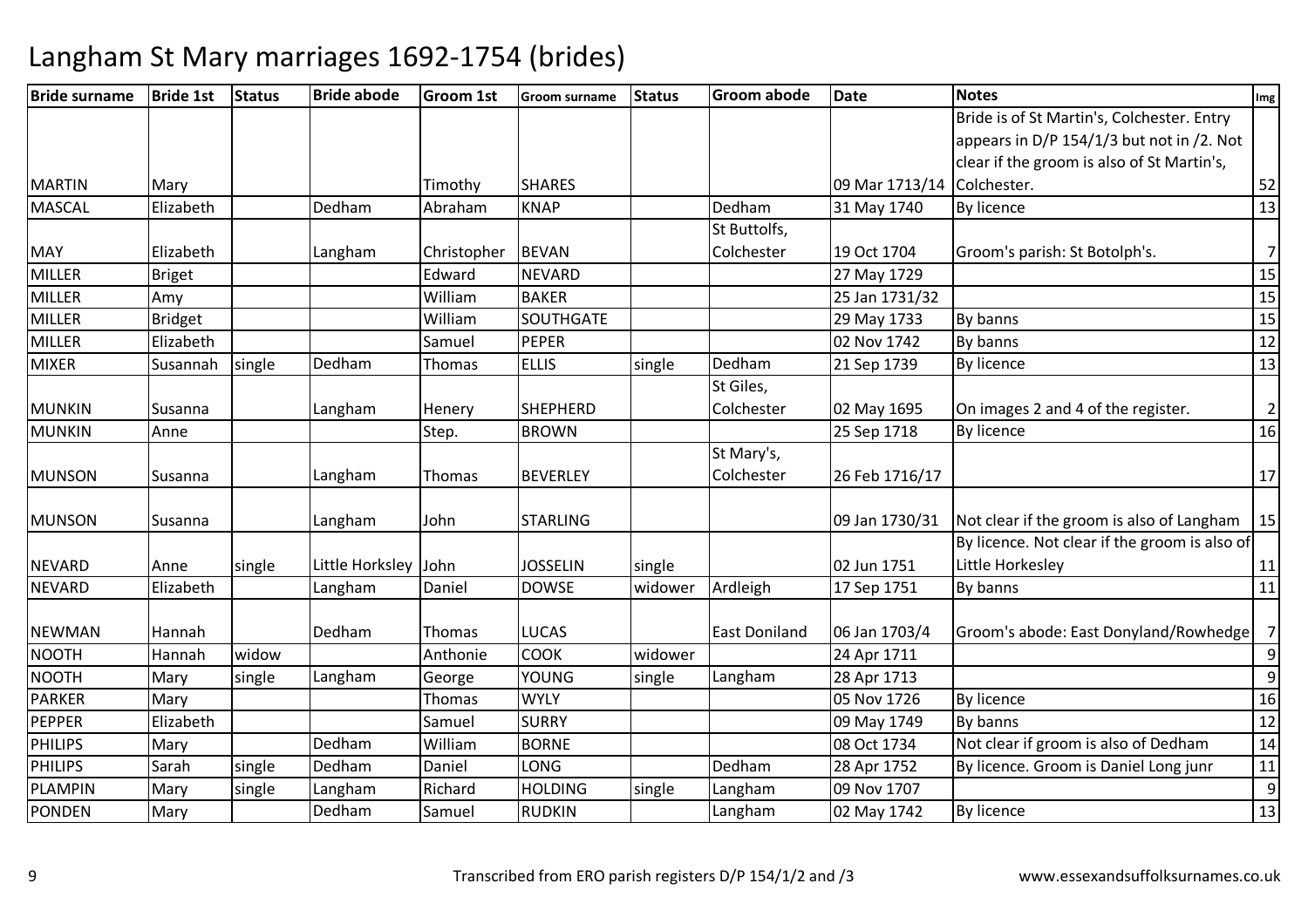| <b>Bride surname</b> | <b>Bride 1st</b> | <b>Status</b> | <b>Bride abode</b>           | <b>Groom 1st</b> | Groom surname  | <b>Status</b> | <b>Groom abode</b> | <b>Date</b>               | <b>Notes</b>                              | Img            |
|----------------------|------------------|---------------|------------------------------|------------------|----------------|---------------|--------------------|---------------------------|-------------------------------------------|----------------|
| <b>POOLY</b>         | Sarah            |               | Langham                      | Tho.             | <b>PLAMPIN</b> |               | Langham            | 22 Dec 1736               | By banns                                  | 14             |
| <b>POPS</b>          | Jane             |               | Langham                      | Robert           | <b>WARREN</b>  |               | Langham            | 10 Apr 1737               | By banns                                  | 14             |
| <b>PORTER</b>        | Susannah         | single        | Langham                      | William          | <b>BAINES</b>  | single        | Langham            | 21 Oct 1700               |                                           | 5              |
| <b>POTTLE</b>        | Elizabeth        | single        | Langham                      | Samuell          | <b>YOUNG</b>   | single        | Langham            | 07 Oct 1712               |                                           | 9              |
|                      |                  |               |                              |                  |                |               |                    |                           | By licence. Not clear if groom is also of |                |
| <b>POWELL</b>        | Mary             | widow         | Dedham                       | John             | <b>CUTTING</b> | single        |                    | 03 May 1753               | Dedham.                                   | 10             |
|                      |                  |               |                              |                  |                |               |                    |                           | By licence. Not clear if groom is also of |                |
| <b>POYNTER</b>       | Eliz.            |               | Dedham                       | Alexander        | <b>SMITH</b>   |               |                    | 05 Apr 1739               | Dedham.                                   | 13             |
| <b>PRATT</b>         | Mary             |               | Langham                      | Robert           | <b>DOWNES</b>  | widower       | Langham            | 03 Aug 1704               |                                           | $\overline{7}$ |
| RAND                 | Sarah            | widow         | Langham                      | Joseph           | <b>DOWNES</b>  | widower       | Langham            | 25 Jun 1695               |                                           | $\overline{4}$ |
| RASHER               | Elizabeth        |               | Langham                      | James            | <b>FARMER</b>  | widower       | Langham            | 29 Sep 1702               |                                           | $\overline{7}$ |
| <b>RIVET</b>         | Sarah            | single        | Langham                      | James            | SADLER         | single        | Langham            | 17 Sep 1751               | By licence                                | 11             |
|                      |                  |               | Stratford,                   |                  |                |               |                    |                           | Found in D/P 154/1/3, not in /2. By       |                |
| <b>ROBERTS</b>       | Lydia            | widow         | Suffolk                      | Robt.            | SALMON         | bachelor      | Coggishall         | 10 Jun 1714               | licence.                                  | 49             |
|                      |                  |               |                              |                  |                |               |                    |                           | Bride's abode: Stoke by Nayland. Appears  |                |
| <b>ROSIER</b>        | Hellena          | single        | <b>Stoake Neiland Thomas</b> |                  | SPARLING       | single        | Boxtead            | 22 Oct 1696               | in D/P 154/1/3 but not in /2.             | 62             |
| <b>RUDKIN</b>        | Hannah           |               |                              | William          | <b>GROVES</b>  |               |                    | 12 Oct 1721               |                                           | 16             |
| <b>RUDKIN</b>        | Margaret         |               | Langham                      | Joseph           | <b>GROVES</b>  |               | Langham            | 31 Mar 1730               |                                           | 15             |
| <b>RUDKIN</b>        | Susan            |               |                              | John             | <b>BAINS</b>   |               |                    | 28 Apr 1730               |                                           | 15             |
| RUDKIN               | Elizabeth        |               |                              | Isaac            | <b>FARROW</b>  |               |                    | 28 Sep 1731               |                                           | 15             |
| <b>RUDKIN</b>        | Margaret         | widow         | Langham                      | George           | <b>CABBORN</b> | widower       | Dedham             | 07 Mar 1735/36 By licence |                                           | 14             |
| <b>RUDKIN</b>        | Mary             |               |                              | Edmund           | SHERMAN        |               |                    | 17 Mar 1736/37 By licence |                                           | 14             |
|                      |                  |               |                              |                  |                |               |                    |                           |                                           |                |
|                      |                  |               |                              |                  |                |               |                    |                           | By licence (groom abode might be          |                |
| <b>RUDKIN</b>        | Martha           |               | Langham                      | Peter            | <b>FROST</b>   |               | Freton             | 20 Sep 1741               | Freston, which is just outside Ipswich)   | 13             |
| <b>RUDKIN</b>        | Martha           |               | Dedham                       | John             | <b>COOK</b>    |               | Lawford            | 13 Nov 1744               | By banns                                  | $12\,$         |
| <b>RUDKIN</b>        | Mary             | single        | Langham                      | Benjamin         | LILLY          | single        | Langham            | 25 Dec 1749               | By banns                                  | 12             |
| <b>RUSELS</b>        | Susan            |               | Langham                      | Joseph           | <b>RUDKIN</b>  |               | Langham            | 12 Apr 1737               | By banns                                  | 14             |
| <b>SADLER</b>        | Frances          | single        | Langham                      | Ab.              | CHAPLIN        | single        | Langham            | 02 Nov 1693               |                                           | $\overline{2}$ |
| <b>SADLER</b>        | Alice            |               |                              | Tho.             | <b>TURNER</b>  |               | Higham             | 28 Nov 1717               |                                           | 16             |
| <b>SADLER</b>        | Anne             |               | Langham                      | James            | <b>PHILIPS</b> |               | Langham            | 16 Oct 1718               |                                           | 16             |
| SADLER               | Eliz.            |               |                              | William          | <b>EDWARDS</b> |               | Little Horsley     | 11 Nov 1718               | Groom's abode: Little Horkesley           | 16             |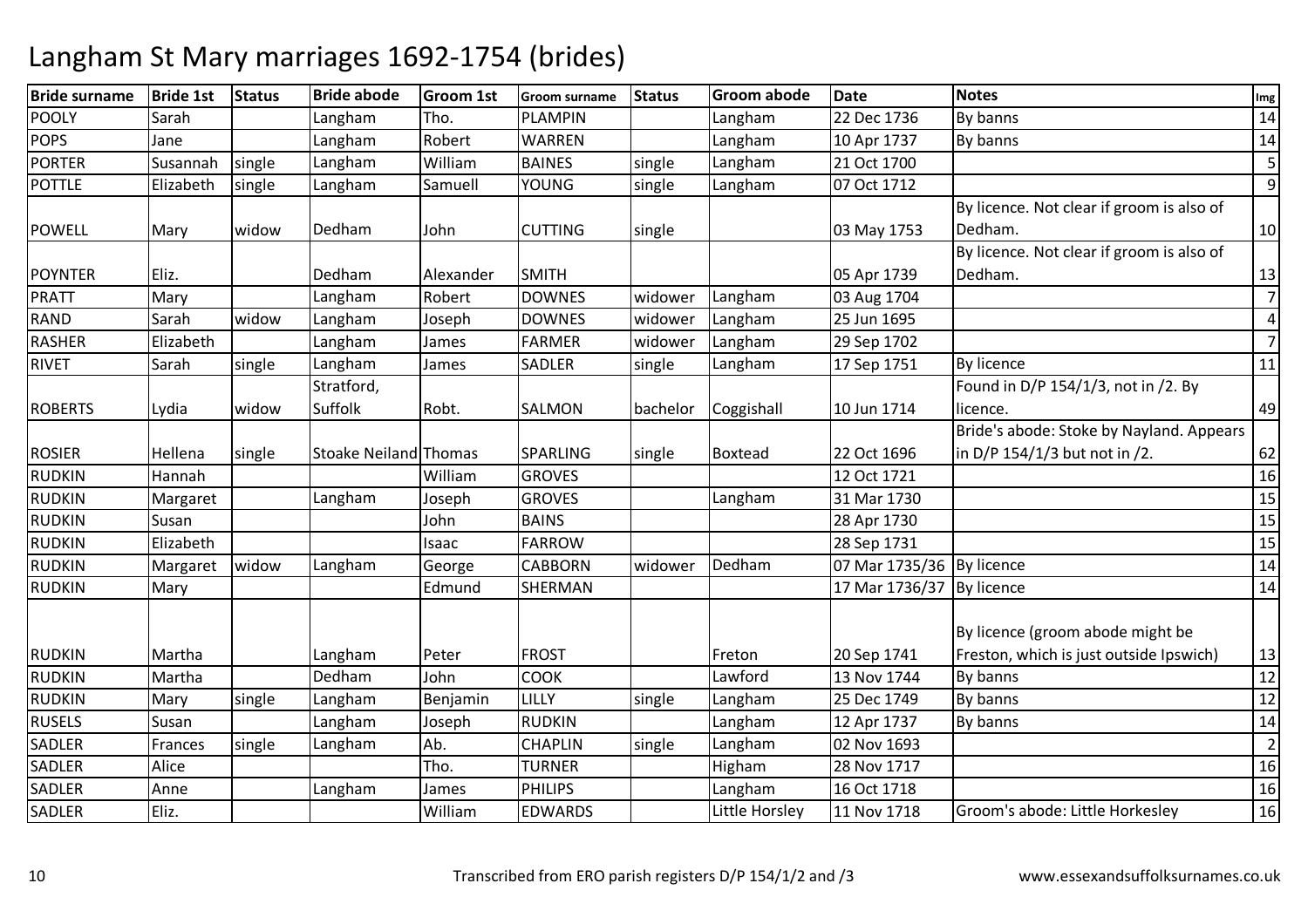| <b>Bride surname</b> | <b>Bride 1st</b> | <b>Status</b> | <b>Bride abode</b> | <b>Groom 1st</b> | Groom surname   | <b>Status</b> | <b>Groom abode</b> | <b>Date</b>    | Notes                                    | Img              |
|----------------------|------------------|---------------|--------------------|------------------|-----------------|---------------|--------------------|----------------|------------------------------------------|------------------|
| <b>SADLER</b>        | Mary             |               |                    | Samuel           | <b>BRUCE</b>    |               |                    | 22 Oct 1735    | By banns                                 | 14               |
| <b>SAGER</b>         | Deborah          | widow         | Langham            | Samuell          | SOUTHGATE       | widower       | Langham            | 15 Apr 1707    |                                          | $\overline{7}$   |
| SALMON               | Elizabeth        | single        | Langham            | Joseph           | <b>DOWNES</b>   | single        | Langham            | 15 Oct 1702    |                                          | $\overline{7}$   |
| <b>SALMON</b>        | Martha           | widow         | Dedham             | <b>Thomas</b>    | <b>SHARPE</b>   | widower       | Dedham             | 06 Mar 1706/7  |                                          | $\overline{7}$   |
| <b>SALMON</b>        | Hester           | single        | Langham            | John             | <b>WINCH</b>    | single        | Langham            | 18 Sep 1707    |                                          | 9                |
| <b>SALMON</b>        | Elizabeth        | widow         | Langham            | William          | <b>BUTCHER</b>  | widower       | Langham            | 13 Feb 1710/11 |                                          | $\boldsymbol{9}$ |
| SALMON               | Mary             | single        | Cogshall           | Beamis           | <b>SMITH</b>    | single        | Langham            | 03 May 1711    | Bride's abode: Coggeshall                | $\boldsymbol{9}$ |
| <b>SALMON</b>        | Elizabeth        |               |                    | Enoch            | HAM             |               |                    | 19 Feb 1722/23 |                                          | 16               |
| <b>SALMON</b>        | Ann              |               | Langham            | John             | <b>PAGE</b>     |               | Boxsted            | 03 Jan 1744/45 | By banns                                 | 12               |
| <b>SANTY</b>         | Elizabeth        | spinster      | Langham            | George           | PEREMENT        | single        | Ardleigh           | 01 Oct 1751    | By banns                                 | $11\,$           |
| <b>SANTY</b>         | Susan            |               | Langham            | Samuel           | <b>ASKEW</b>    | widower       | Ardley             | 18 Dec 1752    | By banns                                 | 11               |
| <b>SAYER</b>         | Mary             |               | Langham            | Jos.             | YELL            |               | Langham            | 06 Feb 1714/15 |                                          | 17               |
| <b>SEABORNE</b>      | Sarah            | widow         | Langham            | Thomas           | <b>DEATH</b>    | widower       | Langham            | 28 Sep 1696    |                                          | 5                |
|                      |                  |               |                    |                  |                 |               |                    |                | Groom's surname clearer in D/P 154/1/3   |                  |
| <b>SEABORNE</b>      | Sarah            | single        | Langham            | Stephen          | <b>PRATT</b>    | single        | Langham            | 14 Jun 1698    | img $62$ than in $/2$ .                  | 5                |
|                      |                  |               |                    |                  |                 |               | <b>New</b>         |                | Day of month lost on torn page edge on   |                  |
|                      |                  |               |                    |                  |                 |               | Buckenham,         |                | img 2 but repeated on img 3 with date in |                  |
| SHEAREMAN            | Deborah          |               | Dedham             | Tho.             | <b>COLLMAN</b>  |               | Suffolk            | 02 Sep 1694    | full.                                    | $\overline{2}$   |
| SHEARMAN             | Susannah         | single        | Dedham             | Ambrose          | <b>RAND</b>     | single        | Langham            | 06 Oct 1699    |                                          | 5                |
| SHERMAN              | Martha           |               |                    | Daniel           | <b>COLE</b>     |               |                    | 08 Apr 1729    |                                          | 15               |
|                      |                  |               |                    |                  |                 |               |                    |                | By banns (not clear if groom is also of  |                  |
| <b>SHOCKFORD</b>     | Elizab.          |               | Langham            | William          | <b>LEST</b>     |               |                    | 22 Feb 1731/32 | Langham)                                 | 15               |
| <b>SHOCKFORD</b>     | Rebecca          |               |                    | John             | <b>DINES</b>    |               |                    | 30 Mar 1733    | By banns                                 | 15               |
| <b>SICKEPRICE</b>    | Anne             |               | Langham            | John             | <b>NEVARD</b>   |               | <b>Boxsted</b>     | 23 Sep 1750    | By banns                                 | $\overline{12}$  |
| <b>SICKLEPRICE</b>   | Mary             |               | Langham            | William          | SIBBORN         |               | Stratford          | 22 Feb 1736/37 |                                          | 14               |
| <b>SMITH</b>         | Mary             |               |                    | John             | <b>BAINS</b>    |               |                    | 10 Jan 1727/28 |                                          | 16               |
| <b>SMITH</b>         | Mary             |               |                    | George           | <b>HARRIS</b>   |               |                    | 31 Aug 1732    | By banns                                 | 15               |
| <b>SMITH</b>         | Mary             | single        |                    | Will.            | <b>GROVE</b>    | widower       |                    | 20 Nov 1733    | By banns                                 | $\overline{15}$  |
| <b>SMITH</b>         | Sarah            |               | Dedham             | William          | <b>WOODGATE</b> |               | Stratford          | 14 Jun 1742    | <b>By licence</b>                        | 12               |
| <b>SMITH</b>         | Elizabeth        |               | Langham            | Henry            | SADLER          |               | Langham            | 27 Dec 1743    | By banns                                 | $\overline{12}$  |
| SOUTHGATE            | Mary             |               | Langham            | Jonas            | LARIT           |               | Ardleigh           | 17 Jun 1722    |                                          | 16               |
| <b>STARLING</b>      | Sarah            | widow         |                    | Robert           | POTTER          | widower       |                    | 24 Sep 1728    |                                          | $\overline{15}$  |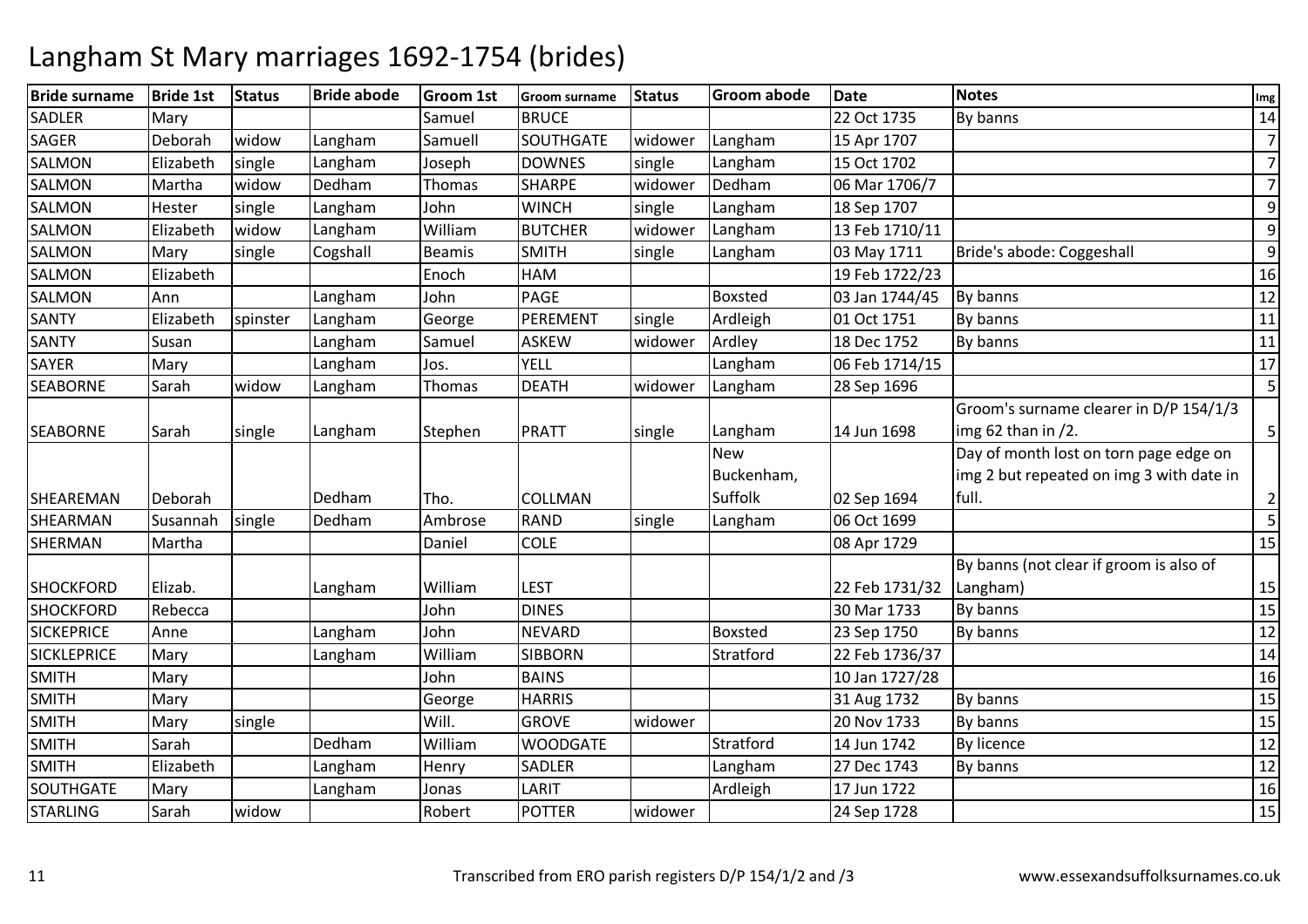| <b>Bride surname</b> | <b>Bride 1st</b> | <b>Status</b> | <b>Bride abode</b>            | Groom 1st  | Groom surname    | <b>Status</b> | <b>Groom abode</b>   | <b>Date</b> | <b>Notes</b>                                                                                                                                                                                                        | Img                  |
|----------------------|------------------|---------------|-------------------------------|------------|------------------|---------------|----------------------|-------------|---------------------------------------------------------------------------------------------------------------------------------------------------------------------------------------------------------------------|----------------------|
| <b>STARLING</b>      | Susan            |               | Langham                       | John       | <b>BARREL</b>    |               | Langham              | 26 Jun 1735 | <b>By licence</b>                                                                                                                                                                                                   | 14                   |
| <b>STARLING</b>      | Elizabeth        | single        | Langham                       | William    | <b>DOBARTER</b>  | single        | Langham              | 12 Jun 1753 | By banns                                                                                                                                                                                                            | 10                   |
| <b>STEPHENS</b>      | Deborah          | single        | Langham                       | John       | SAGER            | single        | Langham              | 07 May 1701 |                                                                                                                                                                                                                     | 5                    |
| <b>STEPHENS</b>      | Elizabeth        |               | Langham                       | John       | <b>SMITH</b>     |               | <b>Boxted</b>        | 16 Jul 1719 |                                                                                                                                                                                                                     | 16                   |
| <b>STOW</b>          | Susanna          | single        | Langham                       | Nathaniell | <b>BLEWETT</b>   | single        | Langham              | 30 Oct 1693 |                                                                                                                                                                                                                     | $\overline{2}$       |
| <b>STRINGER</b>      | Elizabeth        |               | Langham                       | Thomas     | <b>FARRER</b>    |               | Langham              | 13 Aug 1704 |                                                                                                                                                                                                                     | $\overline{7}$       |
| <b>SUDDERWOOD</b>    | Susan            | single        | Langham                       | John       | <b>BAKER</b>     | widower       | Langham              | 30 Jun 1696 |                                                                                                                                                                                                                     | 5                    |
|                      |                  |               |                               |            |                  |               | Copdock,             |             | Img 52 of D/P 154/1/3 gives their marital                                                                                                                                                                           |                      |
| <b>SUDDERWOOD</b>    | Margaret         | single        | Langham                       | James      | <b>RAND</b>      | single        | Suffolk              | 15 Jun 1710 | statuses, which are missing from /2.                                                                                                                                                                                | 9 <sup>1</sup>       |
| <b>SUNDRENWOOD</b>   | Susan            |               | Langham                       | William    | SADLAR           |               | Langham              | 09 Nov 1714 |                                                                                                                                                                                                                     | 17                   |
|                      |                  |               |                               |            |                  |               |                      |             | By banns. Not clear if groom is also of                                                                                                                                                                             |                      |
| <b>SUTHERWOOD</b>    | <b>Bridget</b>   | single        | Langham                       | Jonathan   | <b>HINES</b>     | widower       |                      | 21 Oct 1753 | Langham.                                                                                                                                                                                                            | 10                   |
| <b>TALBOT</b>        | Hester           |               |                               | John       | SHERMAN          |               |                      | 18 May 1718 |                                                                                                                                                                                                                     | 16                   |
|                      |                  |               |                               |            |                  |               |                      |             | Hugh and Ann are apparently great-<br>grandparents of the artist John Constable.<br>The register only says "Bewers" for Hugh's<br>abode - doesn't say whether Hugh lived in<br>Mount Bures (Essex) or Bures St Mary |                      |
| <b>TAYLOR</b>        | Ann              |               | Earles Colne                  | Hugh       | <b>CONSTABLE</b> |               | <b>Bewers</b>        | 13 Aug 1695 | (Suffolk).                                                                                                                                                                                                          | $\overline{4}$       |
| <b>TAYLOR</b>        | Elizabeth        |               | Hadleigh,<br>Suffolk          | George     | <b>MAN</b>       |               | Hadleigh,<br>Suffolk | 26 Aug 1705 | Groom is an "atturney at law"                                                                                                                                                                                       | 7 <sup>1</sup>       |
| <b>TAYLOUR</b>       | Susan            | single        | Langham                       | Thomas     | <b>FRANCIS</b>   | widower       | Langham              | 04 Oct 1749 | By banns                                                                                                                                                                                                            | 12                   |
| <b>TEEL</b>          | Eliz.            |               |                               | John       | <b>SMITH</b>     |               |                      | 02 May 1723 |                                                                                                                                                                                                                     | 16                   |
| <b>THOMSON</b>       | Mary             | single        | Langham                       | Samuell    | <b>HUDSON</b>    | single        | Dedham               | 14 Nov 1699 |                                                                                                                                                                                                                     | 5                    |
| <b>UMPHREVILE</b>    |                  |               | Stoake<br>Nailand,<br>Suffolk |            | <b>MICHELL</b>   |               |                      |             | Groom is a gent. The bride is the daughter                                                                                                                                                                          |                      |
|                      | Elizabeth        |               |                               | Michaell   |                  |               |                      | 10 May 1697 | of Sr Charles Umphrevile.                                                                                                                                                                                           | 5 <sub>l</sub><br>17 |
| <b>UPSON</b>         | Anne             |               |                               | George     | <b>HARRIS</b>    |               |                      | 04 Jun 1716 |                                                                                                                                                                                                                     |                      |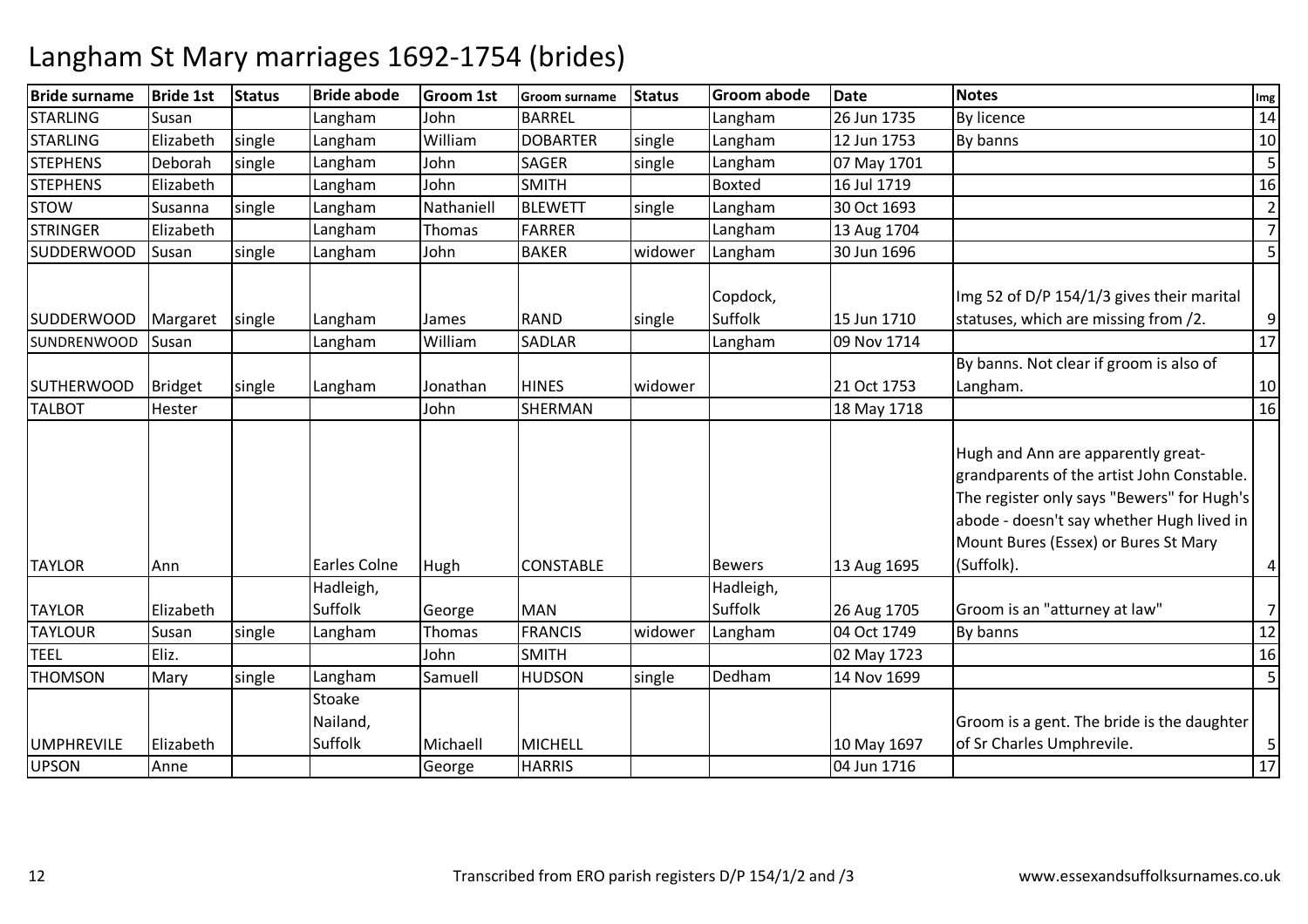| <b>Bride surname</b> | <b>Bride 1st</b> | <b>Status</b> | <b>Bride abode</b> | <b>Groom 1st</b> | <b>Groom surname</b> | Status  | <b>Groom abode</b> | <b>Date</b>    | <b>Notes</b>                              | Img              |
|----------------------|------------------|---------------|--------------------|------------------|----------------------|---------|--------------------|----------------|-------------------------------------------|------------------|
|                      |                  |               |                    |                  |                      |         |                    |                |                                           |                  |
|                      |                  |               |                    |                  |                      |         |                    |                | Groom's abode: Wivenhoe. Img 59 of D/P    |                  |
|                      |                  |               |                    |                  |                      |         |                    |                | 154/1/3 says "Payable by ye collector of  |                  |
|                      |                  |               |                    |                  |                      |         |                    |                | Wevenhoe ye place of his Habitacion."     |                  |
| <b>URWIN</b>         | Allice           |               | <b>Boxtead</b>     | Joseph           | <b>THORNE</b>        |         | Wevenhoe           | 28 Feb 1705/6  | (Marriages were taxed at the time).       | $\overline{7}$   |
| <b>VINCE</b>         | Catharine        |               | Langham            | William          | <b>WENT</b>          |         | Langham            | 26 Aug 1735    |                                           | 14               |
| <b>WALLIS</b>        | Cath.            |               |                    | William          | <b>VINCE</b>         |         |                    | 02 Aug 1726    |                                           | 16               |
| <b>WALLIS</b>        | Margaret         |               |                    | Tho.             | <b>FARROW</b>        |         |                    | 04 Nov 1731    |                                           | $\overline{15}$  |
| <b>WALLIS</b>        | Hannah           |               |                    | James            | <b>FARROW</b>        |         |                    | 04 Dec 1735    | By banns                                  | 14               |
| <b>WARD</b>          | Mary             |               |                    | John             | <b>MINGAY</b>        |         |                    | 17 Apr 1723    |                                           | 16               |
| <b>WARNER</b>        | Eliz.            | single        | Langham            | James            | <b>RUDKIN</b>        | single  | Langham            | 30 Jun 1692    |                                           | $\overline{2}$   |
|                      |                  |               |                    |                  |                      |         |                    |                | Groom's abode: Ramsey. Img 59 of D/P      |                  |
|                      |                  |               |                    |                  |                      |         |                    |                | 154/1/3 might give his occupation as      |                  |
|                      |                  |               |                    |                  |                      |         |                    |                | "farmer" but the writing is hard to read. |                  |
|                      |                  |               |                    |                  |                      |         |                    |                | The same gives his status, which isn't in |                  |
| <b>WARNER</b>        | Mary             | widow         | Langham            | John             | YELDAM               | single  | Ramsie             | 10 Apr 1705    | $/2$ .                                    | 7 <sup>1</sup>   |
| <b>WARNER</b>        | Mary             |               | Langham            | Henry            | <b>SMITH</b>         |         | Dedham             | 01 Oct 1734    |                                           | 14               |
| <b>WATTS</b>         | Susannah         | single        | Langham            | James            | <b>WINDEN</b>        | single  | Langham            | 08 May 1711    |                                           | $\boldsymbol{9}$ |
| <b>WEEDS</b>         | Susan            |               | Langham            | William          | <b>VINCE</b>         | widower | Dedham             | 03 Oct 1738    | By banns                                  | 13               |
| WELLS                | Elizabeth        |               | Langham            | Robert           | <b>HOW</b>           |         | Langham            | 03 Feb 1714/15 |                                           | 17               |
| <b>WELLS</b>         | Mary             | single        | Langenhoe          | Edmund           | <b>ROLF</b>          | single  | Langenhoe          | 22 Apr 1735    | <b>By licence</b>                         | 14               |
| <b>WENLOCK</b>       | Ann              | single        | Langham            | William          | <b>BUTCHER</b>       | single  | Langham            | 14 May 1696    |                                           | 5                |
|                      |                  |               |                    |                  |                      |         |                    |                | Groom's occupation (weaver) given in D/P  |                  |
| <b>WENLOCK</b>       | Mary             | widow         | Langham            | John             | <b>SHELDRICK</b>     | widower | <b>Boxtead</b>     | 20 Apr 1699    | 154/1/3 img 62 but not in /2.             | 5 <sub>l</sub>   |
|                      |                  |               |                    |                  |                      |         |                    |                |                                           |                  |
|                      |                  |               |                    |                  |                      |         |                    |                | Img 52 of D/P 154/1/3 spells the surname  |                  |
| <b>WENLOCK</b>       | Lucia            | single        | Langham            | John             | <b>WINTERBURN</b>    | single  | Colchester         | 03 Apr 1711    | Winterbourne but it's Winterburn in /2.   | 9 <sup>1</sup>   |
| <b>WENT</b>          | Susannah         | single        | Langham            | Nathaniell       | <b>BARNES</b>        | single  | Dedham             | 05 Dec 1711    |                                           | $\overline{9}$   |
| <b>WENT</b>          | Mary             |               |                    | Samuel           | <b>HILLS</b>         |         |                    | 14 Aug 1722    |                                           | 16               |
| <b>WENT</b>          | Susan            |               |                    | Thomas           | <b>MILLER</b>        |         |                    | 23 Sep 1723    |                                           | 16               |
| <b>WENT</b>          | Susan            |               |                    | John             | <b>WEB</b>           |         |                    | 28 Mar 1728    | <b>By licence</b>                         | 16               |
| <b>WENT</b>          | Elizabeth        |               |                    | Mathew           | <b>STRANGE</b>       |         |                    | 12 Nov 1730    |                                           | 15               |